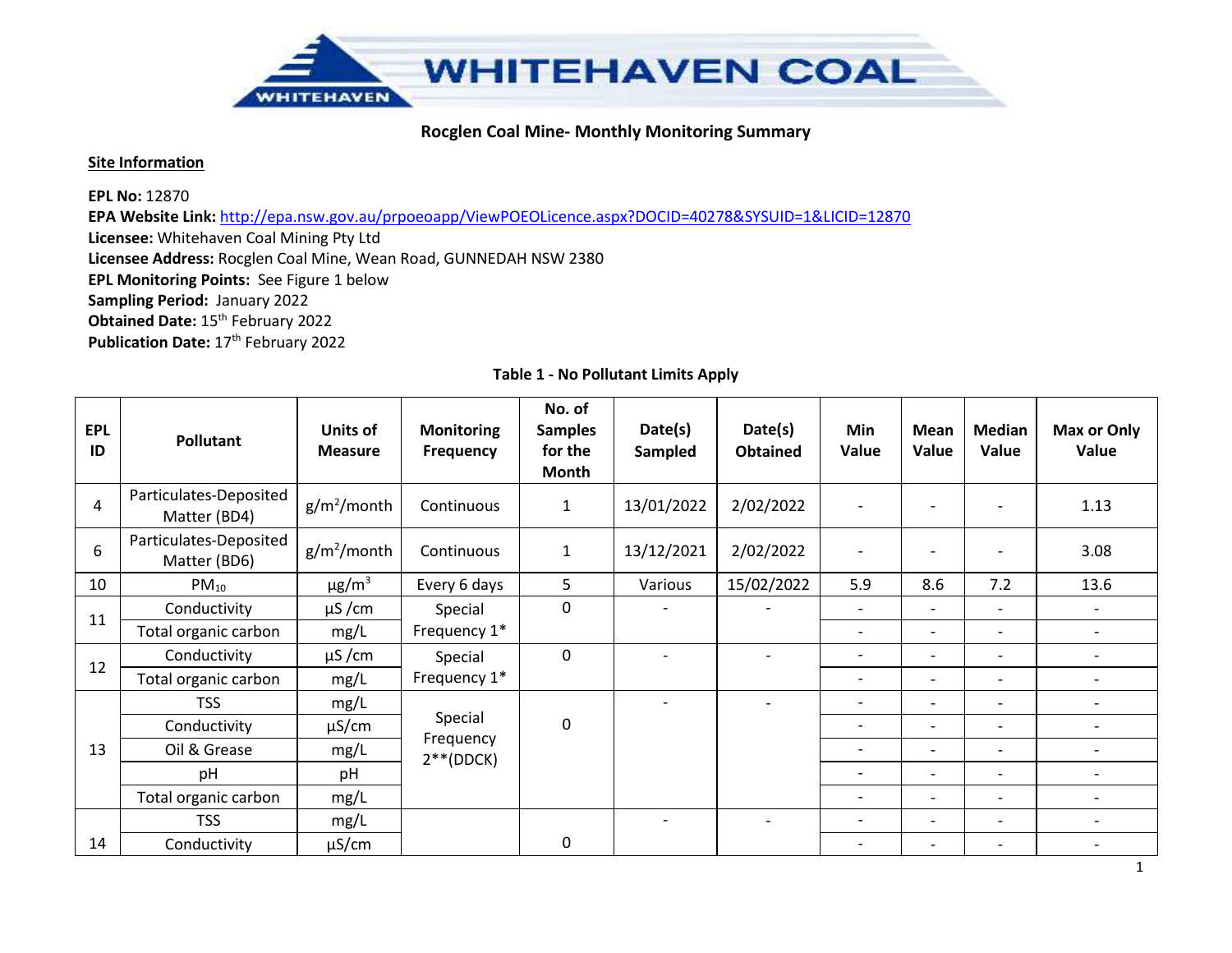

#### **Rocglen Coal Mine- Monthly Monitoring Summary**

| <b>EPL</b><br>ID | Pollutant            | <b>Units of</b><br><b>Measure</b> | <b>Monitoring</b><br><b>Frequency</b>               | No. of<br><b>Samples</b><br>for the<br>Month | Date(s)<br>Sampled       | Date(s)<br><b>Obtained</b> | Min<br>Value             | <b>Mean</b><br>Value     | <b>Median</b><br>Value   | Max or Only<br>Value         |
|------------------|----------------------|-----------------------------------|-----------------------------------------------------|----------------------------------------------|--------------------------|----------------------------|--------------------------|--------------------------|--------------------------|------------------------------|
|                  | Oil & Grease         | mg/L                              | Special                                             |                                              |                          |                            |                          | $\overline{\phantom{0}}$ | $\overline{\phantom{a}}$ | $\overline{\phantom{a}}$     |
|                  | pH                   | pH                                | Frequency                                           |                                              |                          |                            |                          |                          | $\overline{\phantom{0}}$ | $\qquad \qquad \blacksquare$ |
|                  | Total organic carbon | mg/L                              | $2**$ (UNDC)<br>Special<br>Frequency<br>$2**$ (SD7) |                                              |                          |                            | $\overline{\phantom{0}}$ | $\overline{\phantom{0}}$ | $\overline{\phantom{a}}$ | $\overline{\phantom{a}}$     |
|                  | <b>TSS</b>           | mg/L                              |                                                     |                                              | $\overline{\phantom{0}}$ |                            |                          | $\overline{\phantom{0}}$ | $\overline{\phantom{0}}$ | $\overline{\phantom{a}}$     |
|                  | Conductivity         | $\mu$ S/cm                        |                                                     | 0                                            |                          |                            |                          | $\overline{\phantom{0}}$ | $\overline{\phantom{0}}$ | $\overline{\phantom{a}}$     |
| 15               | Oil & Grease         | mg/L                              |                                                     |                                              |                          |                            |                          |                          | $\overline{\phantom{a}}$ | $\overline{\phantom{a}}$     |
|                  | pH                   | pH                                |                                                     |                                              |                          |                            |                          | $\overline{\phantom{a}}$ | $\overline{\phantom{a}}$ | $\overline{\phantom{a}}$     |
|                  | Total organic carbon | mg/L                              |                                                     |                                              |                          |                            |                          |                          | $\overline{\phantom{0}}$ | $\overline{\phantom{a}}$     |

#### **Table 2 - Pollutant Limits Apply**

| <b>EPL</b><br>ID | Pollutant    | <b>Units of</b><br><b>Measure</b> | <b>Monitoring</b><br>Frequency | No. of<br><b>Samples</b><br>for the<br>Month | Date(s)<br>Sampled       | Date(s)<br><b>Obtained</b> | Min<br>Value | Max or<br>Only<br>Value | 100%ile<br>Limit         | Exceedance<br>(Yes/No) | <b>Comments</b> |
|------------------|--------------|-----------------------------------|--------------------------------|----------------------------------------------|--------------------------|----------------------------|--------------|-------------------------|--------------------------|------------------------|-----------------|
|                  | <b>TSS</b>   | mg/L                              | Special                        |                                              | $\overline{\phantom{0}}$ | $\overline{\phantom{0}}$   |              |                         |                          | No                     |                 |
| 11               | Oil & Grease | mg/L                              | Frequency                      | 0                                            |                          |                            |              |                         | $\overline{\phantom{0}}$ | No                     |                 |
|                  | pH           | pH                                | $1*$                           |                                              |                          |                            |              |                         | $\overline{\phantom{0}}$ | No                     |                 |
|                  | <b>TSS</b>   | mg/L                              | Special                        |                                              | $\overline{\phantom{0}}$ | $\overline{\phantom{0}}$   |              |                         | $\overline{\phantom{a}}$ | No                     |                 |
| 12               | Oil & Grease | mg/L                              | Frequency                      | 0                                            |                          |                            |              |                         | $\overline{\phantom{0}}$ | No                     |                 |
|                  | pH           | pH                                | $1*$                           |                                              |                          |                            |              |                         | $\overline{\phantom{0}}$ | No                     |                 |

\* Special Frequency 1 means the collection of samples as soon as practicable after each discharge commences and in any case not more than 12 hours after each discharge commences.

\*\* Special Frequency 2 means collection of samples quarterly (in the event of flow during the quarter) at a time when there is flow and as soon as practicable after each wet weather discharge from points 11 and 12 commences and in any case not more than 12 hours after each discharge commences.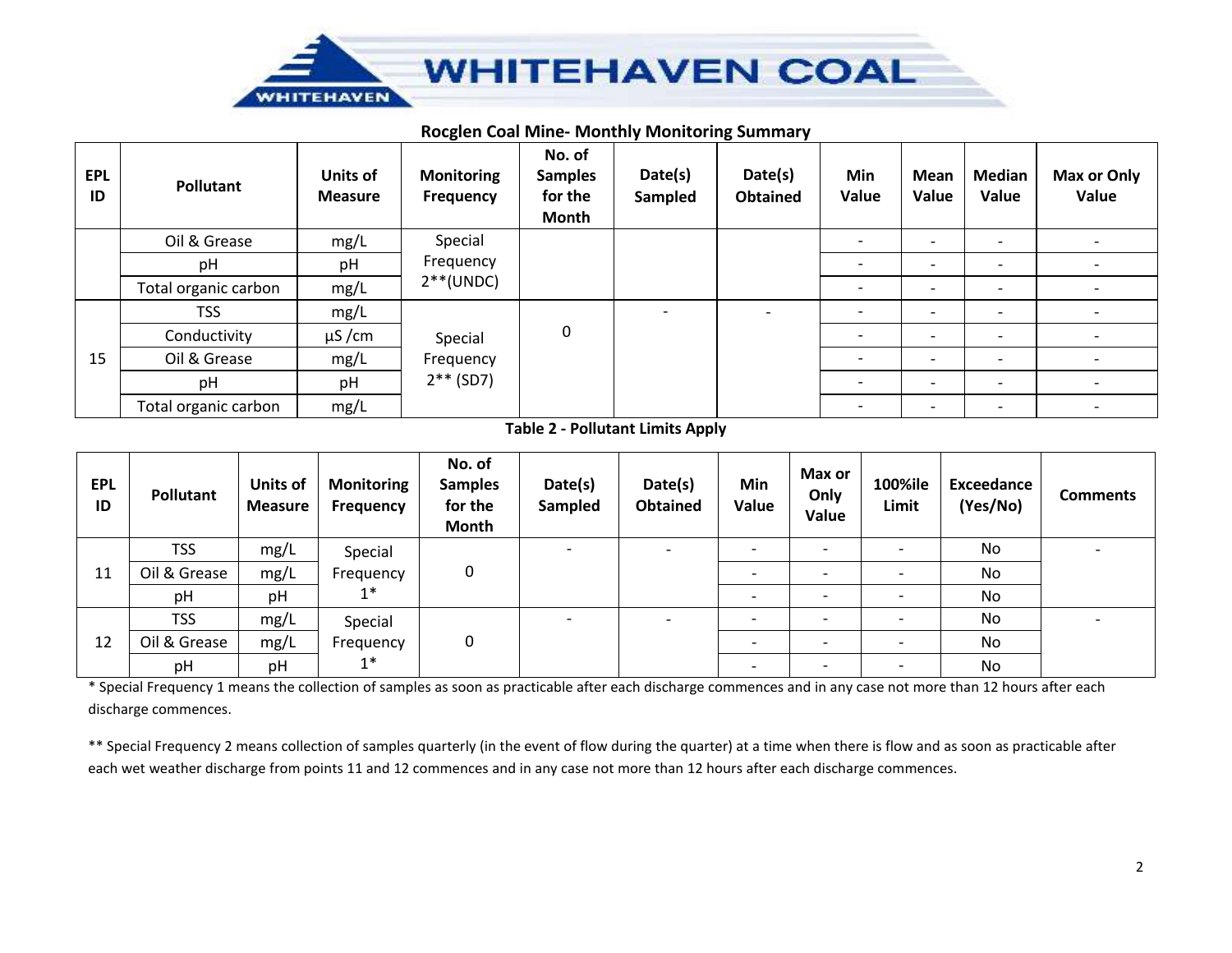

# **Rocglen Coal Mine- Monthly Monitoring Summary Table 3 – Monitoring (Quarterly & Yearly – No Limits apply)**

| <b>EPL</b><br>ID | Pollutant    | <b>Units of</b><br><b>Measure</b> | <b>Monitoring</b><br><b>Frequency</b> | No. of<br><b>Samples for</b><br>the Month | Date<br>Sampled          | <b>Date</b><br><b>Obtained</b> | <b>Min Value</b>         | Mean<br>Value            | <b>Median</b><br>Value       | <b>Max</b><br>Value/Only<br>Value |
|------------------|--------------|-----------------------------------|---------------------------------------|-------------------------------------------|--------------------------|--------------------------------|--------------------------|--------------------------|------------------------------|-----------------------------------|
|                  | Aluminium    | mg/L                              |                                       |                                           | $\overline{\phantom{a}}$ | $\overline{\phantom{a}}$       | ۰.                       | $\overline{\phantom{a}}$ | $\overline{\phantom{a}}$     | $\overline{\phantom{a}}$          |
|                  | Arsenic      | mg/L                              |                                       |                                           |                          |                                | $\overline{\phantom{a}}$ | $\overline{\phantom{a}}$ | $\overline{\phantom{a}}$     | $\overline{\phantom{a}}$          |
|                  | Bicarbonate  | mg/L                              |                                       | $\pmb{0}$                                 |                          |                                | $\overline{\phantom{a}}$ | $\overline{\phantom{a}}$ | $\overline{\phantom{0}}$     | $\overline{\phantom{a}}$          |
| 16               | Chloride     | mg/L                              | Yearly                                |                                           |                          |                                | $\overline{\phantom{a}}$ | $\overline{\phantom{a}}$ | $\qquad \qquad \blacksquare$ | $\overline{\phantom{0}}$          |
|                  | Iron         | mg/L                              |                                       |                                           |                          |                                | $\overline{\phantom{a}}$ | $\overline{\phantom{a}}$ | $\overline{\phantom{a}}$     | $\overline{\phantom{a}}$          |
|                  | Manganese    | mg/L                              |                                       |                                           |                          |                                | $\overline{\phantom{a}}$ | $\overline{\phantom{0}}$ | $\overline{\phantom{a}}$     | $\overline{\phantom{0}}$          |
|                  | Sodium       | mg/L                              |                                       |                                           |                          |                                | $\overline{\phantom{a}}$ | $\overline{\phantom{a}}$ | $\overline{\phantom{a}}$     | $\overline{\phantom{a}}$          |
|                  | Conductivity | $\mu$ S/cm                        |                                       |                                           | $\overline{\phantom{a}}$ |                                | ۰.                       | -                        | $\overline{\phantom{a}}$     |                                   |
|                  | Oil & Grease | mg/L                              |                                       | $\pmb{0}$                                 |                          |                                | $\overline{\phantom{a}}$ | $\overline{\phantom{a}}$ | $\overline{\phantom{a}}$     | $\overline{\phantom{a}}$          |
| 16               | pH           | pH                                | Quarterly                             |                                           |                          |                                | $\overline{\phantom{a}}$ | $\overline{\phantom{a}}$ | $\overline{\phantom{a}}$     | $\overline{\phantom{a}}$          |
|                  | <b>TOC</b>   | mg/L                              |                                       |                                           |                          |                                | $\overline{\phantom{0}}$ |                          | $\overline{\phantom{a}}$     | $\overline{\phantom{a}}$          |
|                  | <b>TSS</b>   | mg/L                              |                                       |                                           |                          |                                | $\overline{\phantom{a}}$ | $\overline{\phantom{0}}$ | $\overline{\phantom{a}}$     | $\overline{\phantom{a}}$          |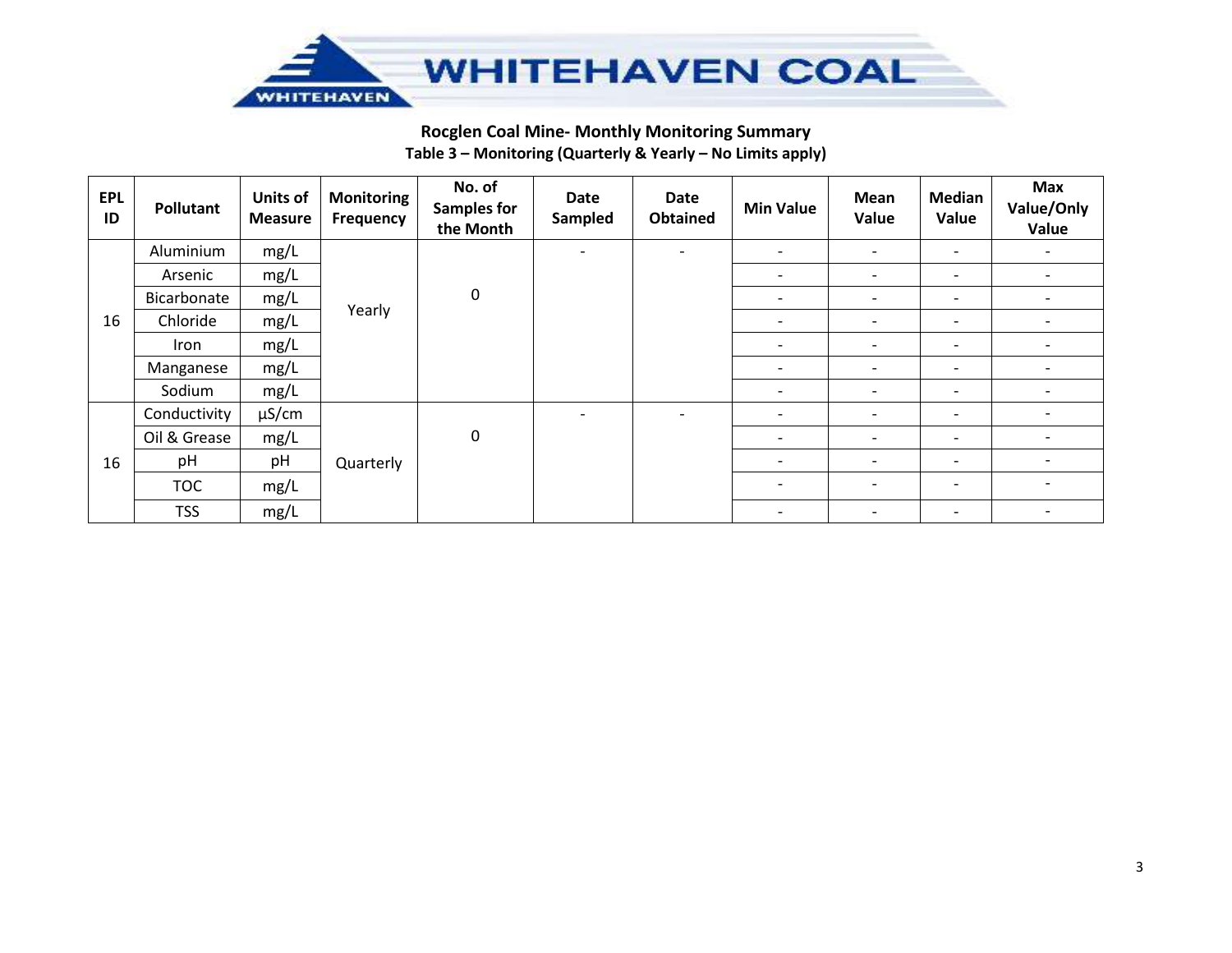

# Rocglen Coal Mine- Monthly Monitoring Summary Figure 1 - EPL 12870 Monitoring Locations

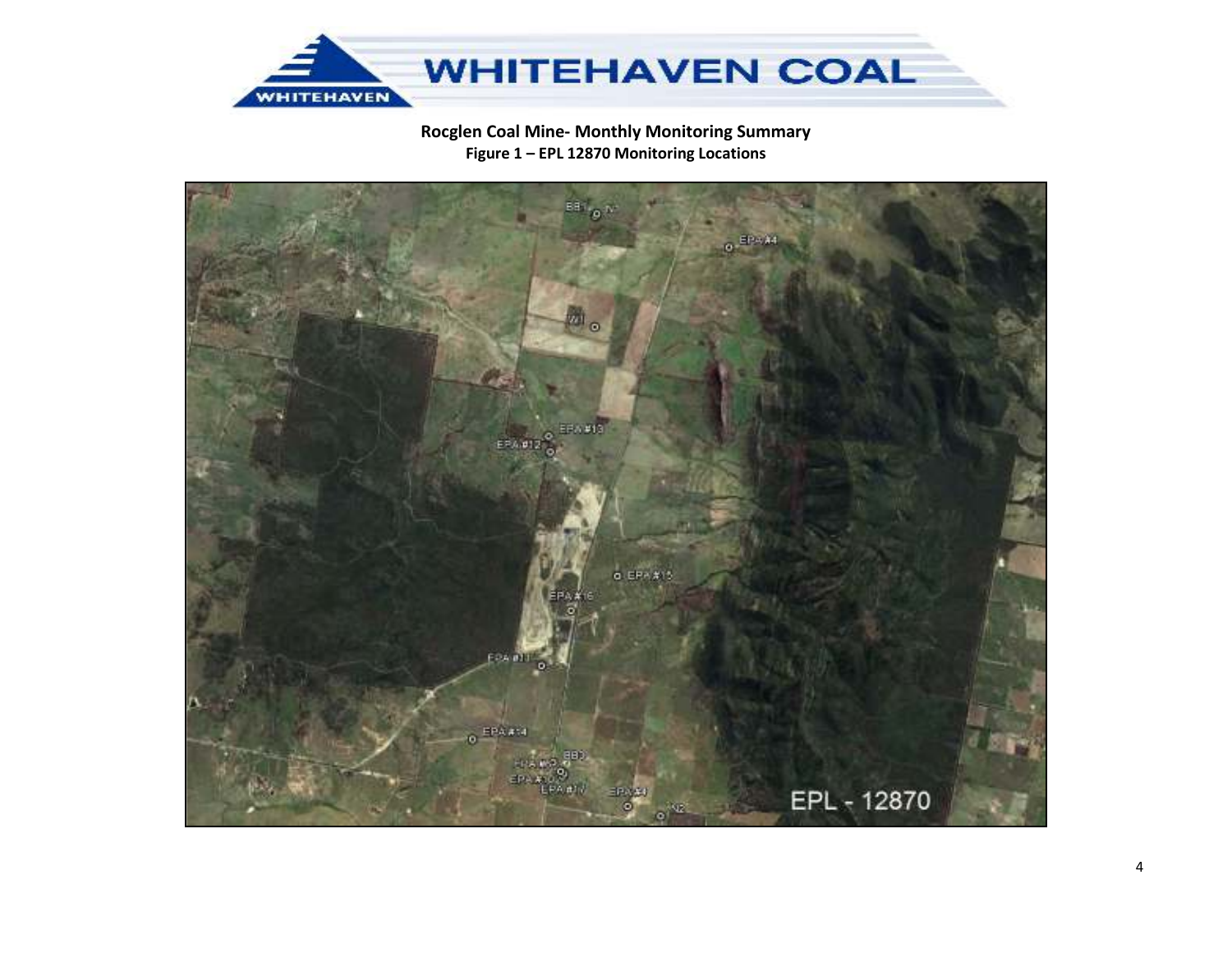

#### **Site Information**

**EPL No:** 12870

**EPA Website Link:** http://epa.nsw.gov.au/prpoeoapp/ViewPOEOLicence.aspx?DOCID=40278&SYSUID=1&LICID=12870

**Licensee:** Whitehaven Coal Mining Pty Ltd

**Licensee Address:** Rocglen Coal Mine, Wean Road, GUNNEDAH NSW 2380

**EPL Monitoring Points:** See Figure 1 below

**Sampling Period:** February 2022

**Obtained Date: 17th March 2022** 

**Publication Date:** 21st March 2022

| <b>EPL</b><br>ID | Pollutant                              | <b>Units of</b><br><b>Measure</b> | <b>Monitoring</b><br><b>Frequency</b> | No. of<br><b>Samples</b><br>for the<br>Month | Date(s)<br>Sampled       | Date(s)<br><b>Obtained</b> | Min<br>Value                 | Mean<br>Value            | Median<br>Value          | Max or Only<br>Value     |
|------------------|----------------------------------------|-----------------------------------|---------------------------------------|----------------------------------------------|--------------------------|----------------------------|------------------------------|--------------------------|--------------------------|--------------------------|
| 4                | Particulates-Deposited<br>Matter (BD4) | $g/m^2$ /month                    | Continuous                            | 1                                            | 14/02/2022               | 22/02/2022                 | $\overline{\phantom{0}}$     |                          |                          | 1.93                     |
| 6                | Particulates-Deposited<br>Matter (BD6) | $g/m^2$ /month                    | Continuous                            | $\mathbf{1}$                                 | 14/02/2022               | 22/02/2022                 | $\overline{a}$               |                          |                          | 1.51                     |
| 10               | $PM_{10}$                              | $\mu$ g/m $^3$                    | Every 6 days                          | 5                                            | Various                  | 17/03/2022                 | 3                            | 4.8                      | 4.8                      | 7.9                      |
|                  | Conductivity                           | $\mu$ S/cm                        | Special                               |                                              |                          |                            | $\overline{\phantom{0}}$     | $\overline{\phantom{0}}$ |                          | 603                      |
| 11               | Total organic carbon                   | mg/L                              | Frequency 1*                          | 1                                            | 22/02/2022               | 2/03/2022                  |                              |                          |                          | 8                        |
|                  | Conductivity                           | $\mu$ S/cm                        | Special                               | $\mathbf 0$                                  |                          |                            | $\qquad \qquad \blacksquare$ | $\overline{\phantom{0}}$ | $\overline{\phantom{0}}$ | $\overline{\phantom{0}}$ |
| 12               | Total organic carbon                   | mg/L                              | Frequency 1*                          |                                              |                          |                            | $\overline{\phantom{a}}$     | $\overline{\phantom{0}}$ | $\overline{\phantom{a}}$ | $\overline{\phantom{0}}$ |
|                  | <b>TSS</b>                             | mg/L                              |                                       |                                              | $\overline{\phantom{a}}$ |                            | $\qquad \qquad \blacksquare$ | $\overline{\phantom{0}}$ | $\overline{\phantom{0}}$ |                          |
|                  | Conductivity                           | $\mu$ S/cm                        | Special                               | $\mathbf{0}$                                 |                          |                            | $\qquad \qquad \blacksquare$ | $\overline{\phantom{0}}$ | $\overline{\phantom{a}}$ |                          |
| 13               | Oil & Grease                           | mg/L                              | Frequency<br>$2**$ (DDCK)             |                                              |                          |                            |                              |                          | $\overline{\phantom{a}}$ |                          |
|                  | pH                                     | pH                                |                                       |                                              |                          |                            |                              | $\overline{\phantom{0}}$ | $\overline{\phantom{0}}$ | $\overline{\phantom{0}}$ |
|                  | Total organic carbon                   | mg/L                              |                                       |                                              |                          |                            | $\overline{\phantom{0}}$     | $\overline{\phantom{0}}$ | $\overline{\phantom{a}}$ |                          |
|                  | <b>TSS</b>                             | mg/L                              |                                       |                                              |                          |                            | $\overline{\phantom{0}}$     | $\overline{\phantom{0}}$ | $\overline{\phantom{0}}$ |                          |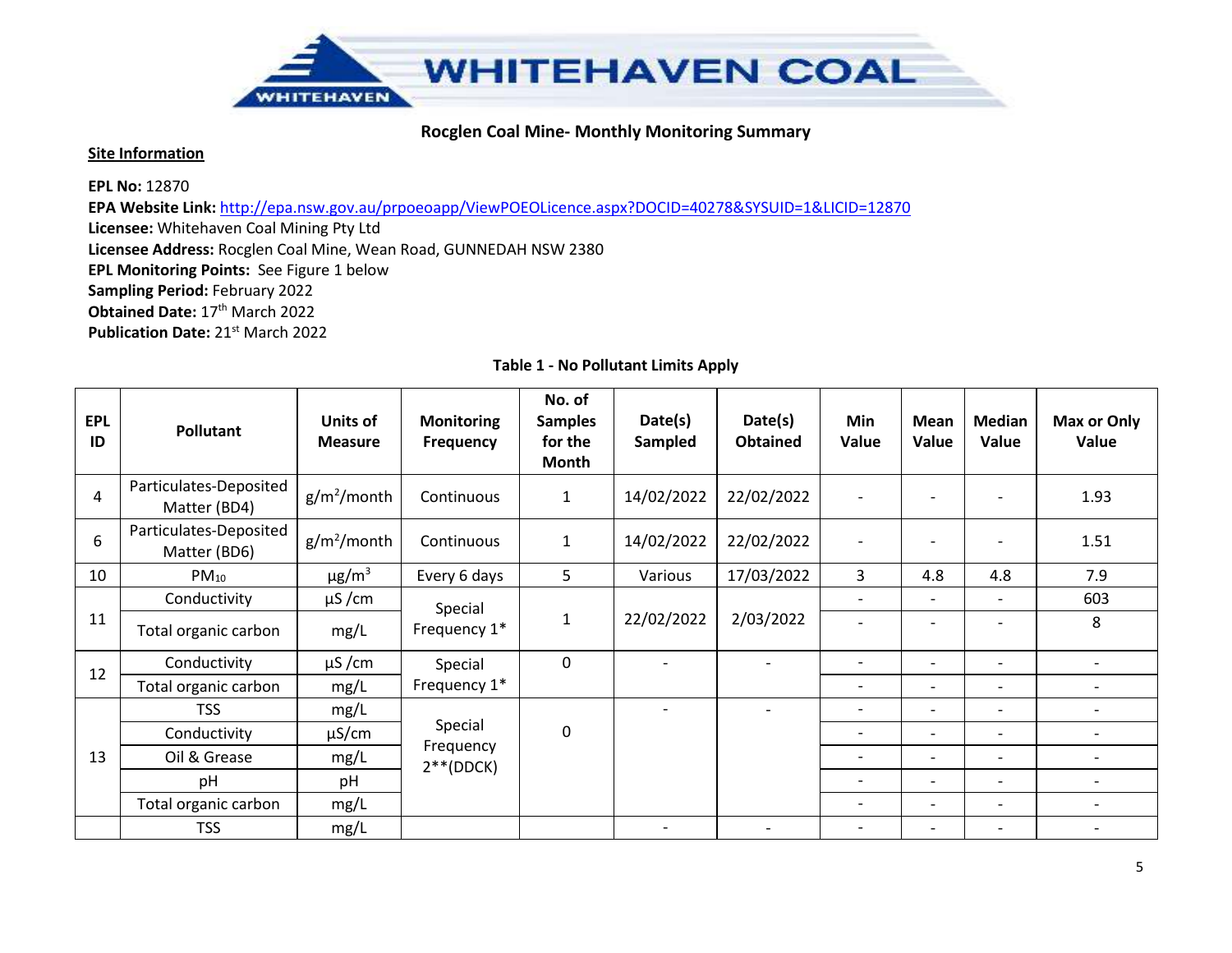

#### **Rocglen Coal Mine- Monthly Monitoring Summary**

| <b>EPL</b><br>ID | <b>Pollutant</b>     | <b>Units of</b><br><b>Measure</b> | <b>Monitoring</b><br>Frequency | No. of<br><b>Samples</b><br>for the<br>Month | Date(s)<br>Sampled | Date(s)<br><b>Obtained</b> | Min<br>Value             | Mean<br>Value            | <b>Median</b><br>Value   | Max or Only<br>Value     |
|------------------|----------------------|-----------------------------------|--------------------------------|----------------------------------------------|--------------------|----------------------------|--------------------------|--------------------------|--------------------------|--------------------------|
| 14               | Conductivity         | $\mu$ S/cm                        | Special                        | 0                                            |                    |                            | $\overline{\phantom{a}}$ | $\overline{\phantom{0}}$ | $\overline{\phantom{0}}$ | $\overline{\phantom{a}}$ |
|                  | Oil & Grease         | mg/L                              | Frequency<br>$2**$ (UNDC)      |                                              |                    |                            | $\overline{\phantom{0}}$ | $\overline{\phantom{0}}$ | $\overline{\phantom{0}}$ | $\overline{\phantom{a}}$ |
|                  | pH                   | pH                                |                                |                                              |                    | $\overline{\phantom{0}}$   | $\overline{\phantom{0}}$ | $\overline{\phantom{0}}$ | $\overline{\phantom{a}}$ |                          |
|                  | Total organic carbon | mg/L                              |                                |                                              |                    |                            | $\overline{\phantom{a}}$ | $\overline{\phantom{0}}$ | $\overline{\phantom{0}}$ | $\overline{\phantom{a}}$ |
|                  | <b>TSS</b>           | mg/L                              |                                |                                              |                    |                            | $\overline{\phantom{0}}$ | $\overline{\phantom{0}}$ | $\overline{\phantom{0}}$ | $\overline{\phantom{a}}$ |
|                  | Conductivity         | $\mu$ S/cm<br>Special             |                                |                                              |                    |                            | $\overline{\phantom{0}}$ |                          | $\overline{\phantom{a}}$ |                          |
| 15               | Oil & Grease         | mg/L                              | Frequency                      | 0                                            |                    |                            | $\overline{\phantom{0}}$ | $\overline{\phantom{0}}$ |                          | $\overline{\phantom{a}}$ |
|                  | pH                   | pH                                | $2**$ (SD7)                    |                                              |                    |                            |                          | $\overline{\phantom{0}}$ | $\overline{\phantom{0}}$ | $\overline{\phantom{a}}$ |
|                  | Total organic carbon | mg/L                              |                                |                                              |                    |                            |                          |                          |                          | $\overline{\phantom{a}}$ |

**Table 2 - Pollutant Limits Apply**

| <b>EPL</b><br>ID | <b>Pollutant</b> | Units of<br><b>Measure</b> | <b>Monitoring</b><br>Frequency | No. of<br><b>Samples</b><br>for the<br>Month | Date(s)<br>Sampled | Date(s)<br><b>Obtained</b> | Min<br>Value             | Max or<br>Only<br>Value  | 100%ile<br>Limit         | <b>Exceedance</b><br>(Yes/No) | <b>Comments</b> |
|------------------|------------------|----------------------------|--------------------------------|----------------------------------------------|--------------------|----------------------------|--------------------------|--------------------------|--------------------------|-------------------------------|-----------------|
|                  | <b>TSS</b>       | mg/L                       | Special                        |                                              |                    |                            |                          |                          | 285                      | No                            |                 |
| 11               | Oil & Grease     | mg/L                       | Frequency                      |                                              | 22/02/2022         | 2/03/2022                  |                          |                          | $<$ 5                    | No                            |                 |
|                  | pH               | pH                         | $1*$                           |                                              |                    |                            | $\overline{\phantom{0}}$ |                          | 7.82                     | <b>No</b>                     |                 |
|                  | <b>TSS</b>       | mg/L                       | Special                        |                                              |                    |                            | $\overline{\phantom{0}}$ |                          | $\overline{\phantom{a}}$ | $\overline{\phantom{a}}$      |                 |
| 12               | Oil & Grease     | mg/L                       | Frequency                      | 0                                            |                    |                            |                          |                          | $\overline{\phantom{0}}$ | $\overline{\phantom{a}}$      |                 |
|                  | pH               | pH                         | $1^*$                          |                                              |                    |                            | $\overline{\phantom{0}}$ | $\overline{\phantom{0}}$ | $\overline{\phantom{0}}$ | $\overline{\phantom{a}}$      |                 |

\* Special Frequency 1 means the collection of samples as soon as practicable after each discharge commences and in any case not more than 12 hours after each discharge commences.

\*\* Special Frequency 2 means collection of samples quarterly (in the event of flow during the quarter) at a time when there is flow and as soon as practicable after each wet weather discharge from points 11 and 12 commences and in any case not more than 12 hours after each discharge commences.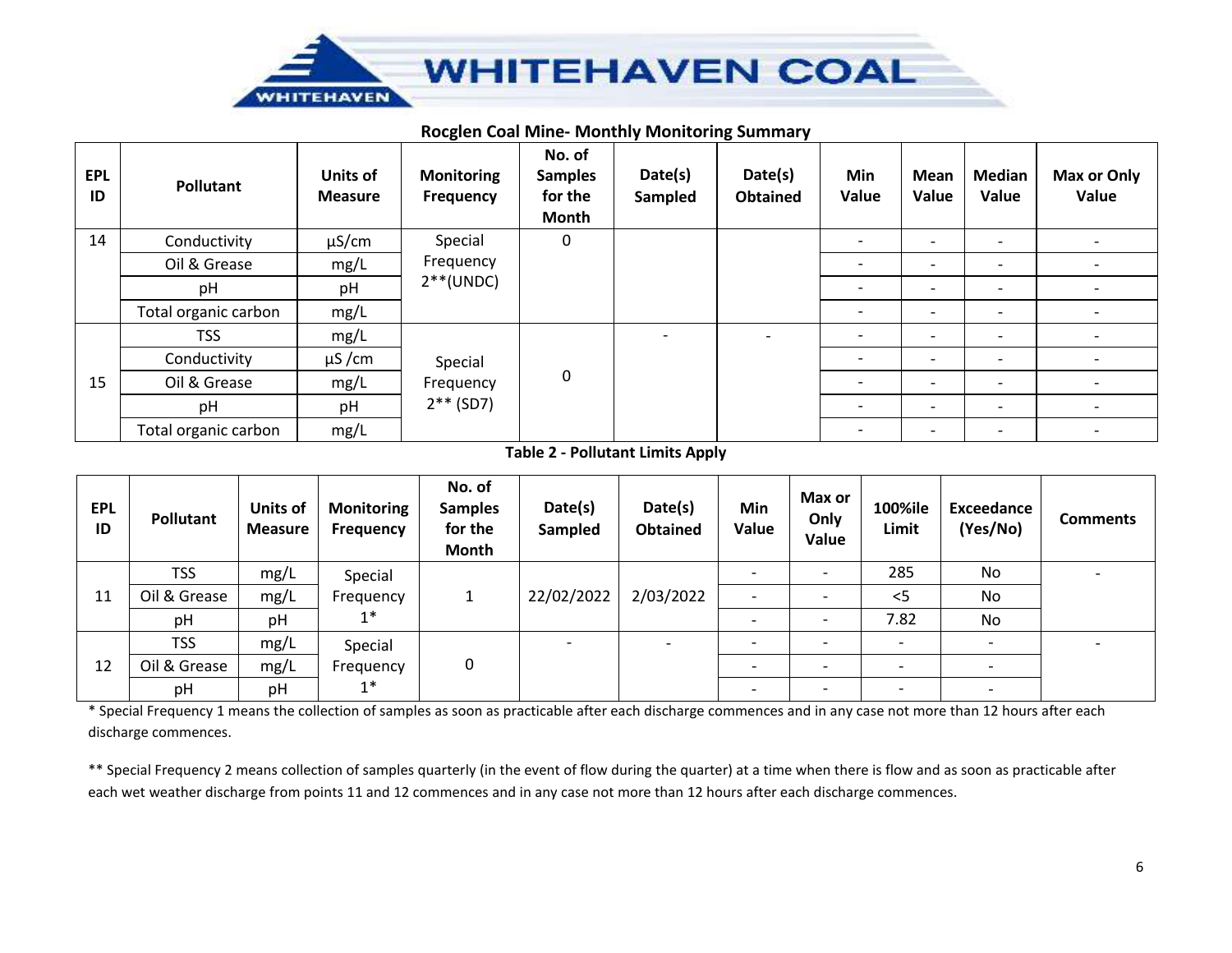

| <b>EPL</b><br>ID | <b>Pollutant</b> | <b>Units of</b><br><b>Measure</b> | <b>Monitoring</b><br>Frequency | No. of<br><b>Samples for</b><br>the Month | Date<br>Sampled          | <b>Date</b><br><b>Obtained</b> | <b>Min Value</b>         | Mean<br>Value            | Median<br>Value          | <b>Max</b><br>Value/Only<br>Value |
|------------------|------------------|-----------------------------------|--------------------------------|-------------------------------------------|--------------------------|--------------------------------|--------------------------|--------------------------|--------------------------|-----------------------------------|
|                  | Aluminium        | mg/L                              |                                |                                           | $\overline{\phantom{a}}$ | $\overline{\phantom{0}}$       | $\overline{\phantom{a}}$ | -                        | $\overline{\phantom{a}}$ | $\overline{\phantom{a}}$          |
|                  | Arsenic          | mg/L                              |                                |                                           |                          |                                | $\overline{\phantom{a}}$ | $\overline{\phantom{a}}$ | -                        |                                   |
|                  | Bicarbonate      | mg/L                              |                                | $\mathbf 0$                               |                          |                                | $\overline{\phantom{a}}$ | $\overline{\phantom{a}}$ | $\overline{\phantom{a}}$ | $\overline{\phantom{0}}$          |
| 16               | Chloride         | mg/L                              | Yearly                         |                                           |                          |                                | $\overline{\phantom{0}}$ | $\overline{\phantom{a}}$ | $\overline{\phantom{a}}$ |                                   |
|                  | Iron             | mg/L                              |                                |                                           |                          |                                | $\overline{\phantom{a}}$ | $\overline{\phantom{a}}$ | $\overline{\phantom{a}}$ | $\overline{\phantom{0}}$          |
|                  | Manganese        | mg/L                              |                                |                                           |                          |                                | $\overline{\phantom{0}}$ | $\overline{\phantom{a}}$ | $\overline{\phantom{a}}$ |                                   |
|                  | Sodium           | mg/L                              |                                |                                           |                          |                                | $\overline{\phantom{a}}$ | $\overline{\phantom{a}}$ | $\overline{\phantom{a}}$ | $\overline{\phantom{0}}$          |
|                  | Conductivity     | $\mu$ S/cm                        |                                |                                           |                          |                                | $\overline{\phantom{a}}$ | $\overline{\phantom{a}}$ | $\overline{\phantom{a}}$ | 540                               |
|                  | Oil & Grease     | mg/L                              |                                |                                           |                          |                                | $\overline{\phantom{a}}$ | $\overline{\phantom{a}}$ | $\overline{\phantom{a}}$ | < 5                               |
| 16               | pH               | pH                                | Quarterly                      | $\mathbf 1$                               | 21/02/2022               | 7/03/2022                      | $\overline{\phantom{0}}$ | $\overline{\phantom{a}}$ | $\overline{\phantom{a}}$ | 7.96                              |
|                  | <b>TOC</b>       | mg/L                              |                                |                                           |                          |                                | $\overline{\phantom{0}}$ | $\overline{\phantom{a}}$ | $\overline{\phantom{a}}$ | 5                                 |
|                  | <b>TSS</b>       | mg/L                              |                                |                                           |                          |                                | $\overline{\phantom{a}}$ | $\overline{\phantom{a}}$ | $\overline{\phantom{a}}$ | 76                                |

## **Table 3 – Monitoring (Quarterly & Yearly – No Limits apply)**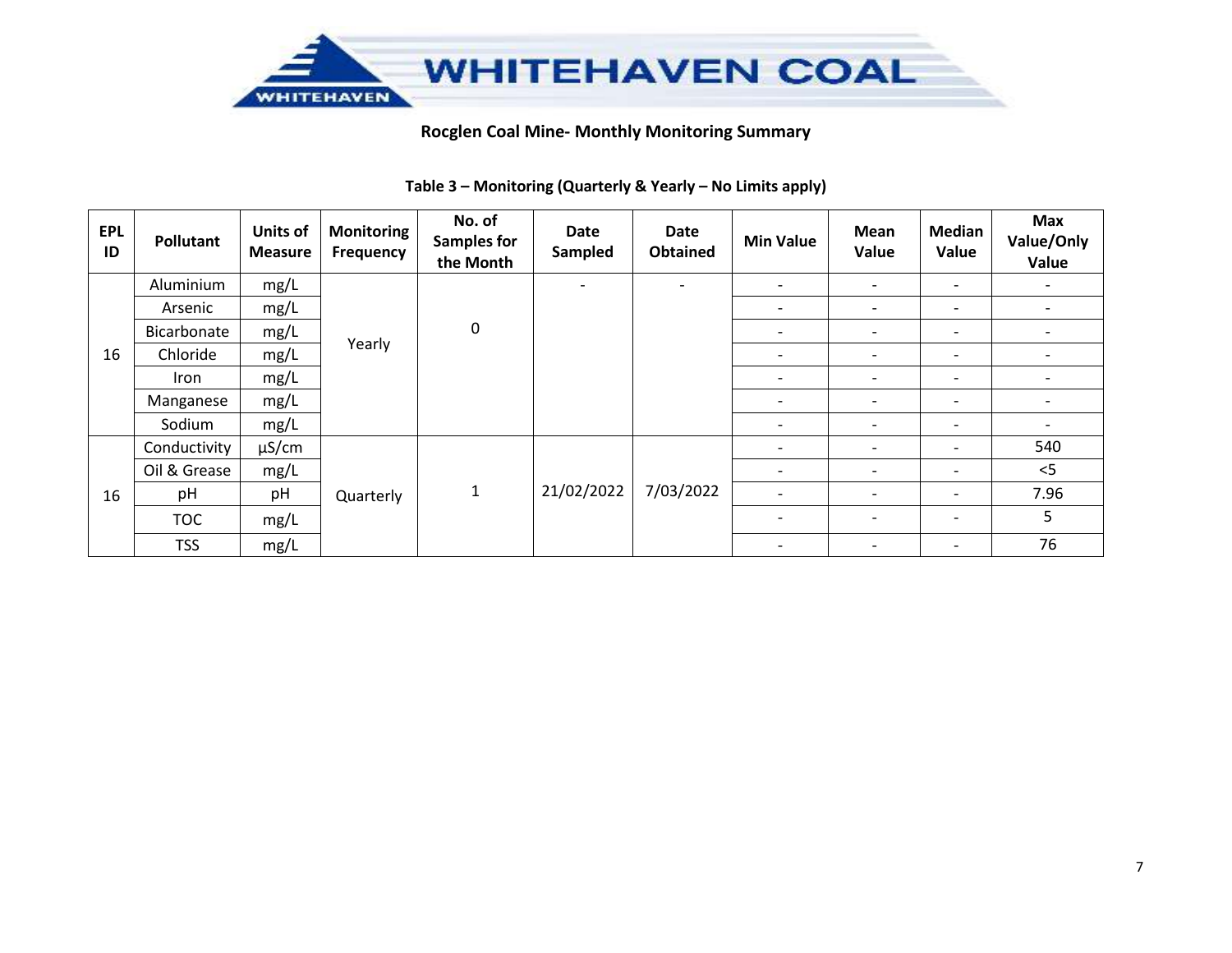

# Rocglen Coal Mine- Monthly Monitoring Summary Figure 1 - EPL 12870 Monitoring Locations

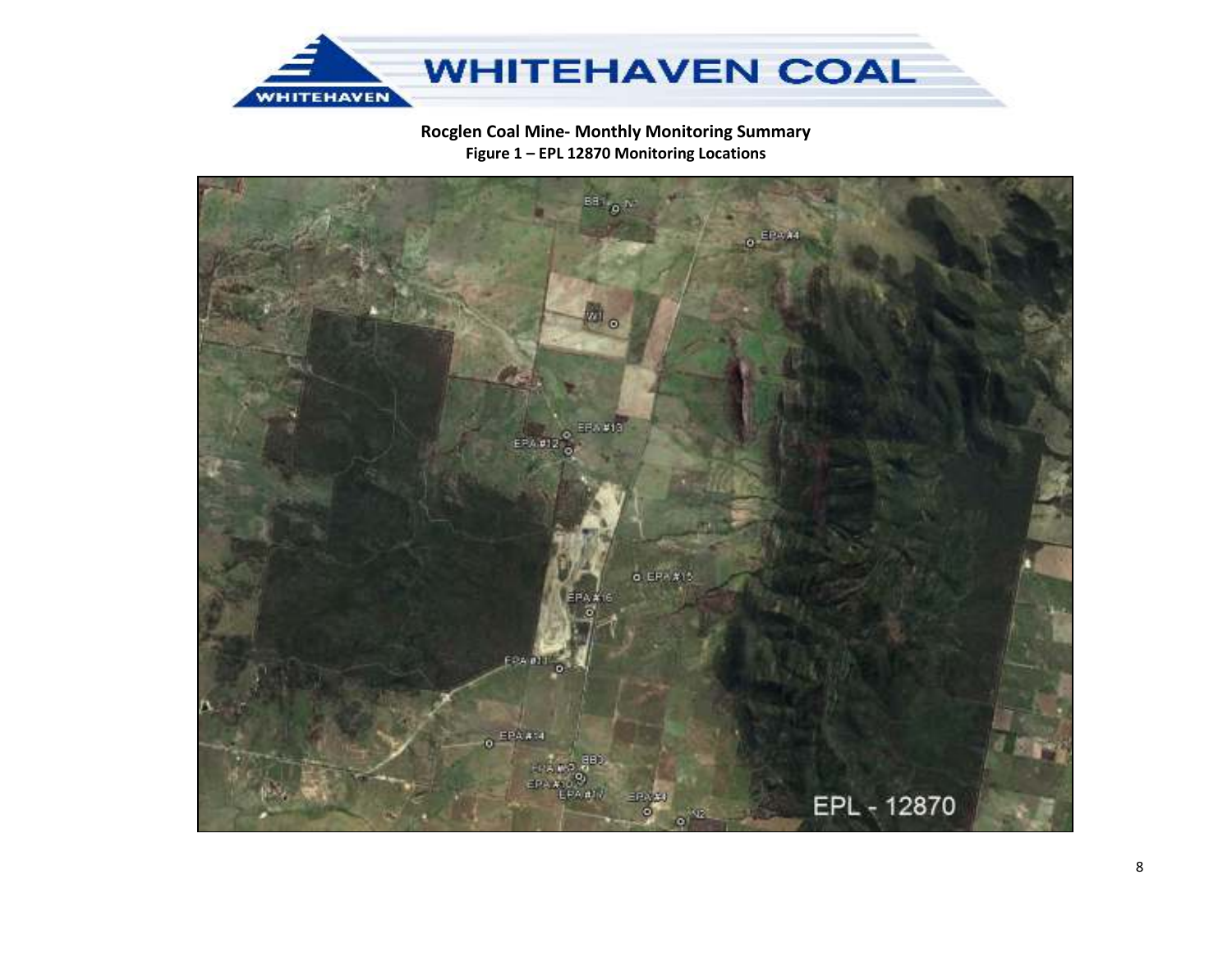

#### **Site Information**

**EPL No:** 12870

**EPA Website Link:** http://epa.nsw.gov.au/prpoeoapp/ViewPOEOLicence.aspx?DOCID=40278&SYSUID=1&LICID=12870

**Licensee:** Whitehaven Coal Mining Pty Ltd

**Licensee Address:** Rocglen Coal Mine, Wean Road, GUNNEDAH NSW 2380

**EPL Monitoring Points:** See Figure 1 below

**Sampling Period:** March 2022

**Obtained Date:** 14th April 2022

**Publication Date:** 20th April 2022

| <b>EPL</b><br>ID | Pollutant                              | Units of<br><b>Measure</b> | <b>Monitoring</b><br><b>Frequency</b> | No. of<br><b>Samples</b><br>for the<br>Month | Date(s)<br>Sampled       | Date(s)<br><b>Obtained</b> | Min<br>Value                 | Mean<br>Value            | <b>Median</b><br>Value   | Max or Only<br>Value         |
|------------------|----------------------------------------|----------------------------|---------------------------------------|----------------------------------------------|--------------------------|----------------------------|------------------------------|--------------------------|--------------------------|------------------------------|
| 4                | Particulates-Deposited<br>Matter (BD4) | $g/m^2$ /month             | Continuous                            | $\mathbf{1}$                                 | 16/03/2022               | 31/03/2022                 |                              |                          |                          | 1.01                         |
| 6                | Particulates-Deposited<br>Matter (BD6) | $g/m^2$ /month             | Continuous                            | $\mathbf{1}$                                 | 16/03/2022               | 31/03/2022                 |                              |                          |                          | 1.43                         |
| 10               | $PM_{10}$                              | $\mu$ g/m <sup>3</sup>     | Every 6 days                          | 5                                            | Various                  | 14/04/2022                 | 4.3                          | 14.8                     | 5.3                      | 53.7                         |
| 11               | Conductivity                           | $\mu$ S/cm                 | Special                               |                                              | 8/03/2022,               | 17/03/2022,                | 348                          | 352                      | 352                      | 356                          |
|                  | <b>Total Organic Carbon</b>            | mg/L                       | Frequency 1*                          | $\overline{2}$                               | 28/03/2022               | 7/04/2022                  | 5                            | 11                       | 10.5                     | 16                           |
| 12               | Conductivity                           | $\mu$ S/cm                 | Special                               | $\mathbf 0$                                  |                          |                            |                              |                          |                          | $\overline{\phantom{a}}$     |
|                  | <b>Total Organic Carbon</b>            | mg/L                       | Frequency 1*                          |                                              |                          |                            | $\qquad \qquad \blacksquare$ | $\overline{\phantom{a}}$ | $\overline{\phantom{a}}$ | $\qquad \qquad \blacksquare$ |
|                  | <b>TSS</b>                             | mg/L                       |                                       |                                              | $\overline{\phantom{0}}$ |                            | $\overline{\phantom{a}}$     | $\overline{\phantom{a}}$ | $\overline{\phantom{a}}$ | $\overline{\phantom{a}}$     |
|                  | Conductivity                           | $\mu$ S/cm                 | Special                               | $\mathbf 0$                                  |                          |                            | $\overline{\phantom{0}}$     | $\overline{\phantom{0}}$ | $\overline{\phantom{0}}$ | $\qquad \qquad \blacksquare$ |
| 13               | Oil & Grease                           | mg/L                       | Frequency<br>$2**$                    |                                              |                          |                            | $\overline{\phantom{a}}$     | $\overline{\phantom{a}}$ | $\blacksquare$           | $\overline{\phantom{a}}$     |
|                  | pH                                     | pH                         |                                       |                                              |                          |                            | $\overline{\phantom{0}}$     | $\overline{\phantom{0}}$ | $\overline{\phantom{0}}$ | $\overline{\phantom{a}}$     |
|                  | Total organic carbon                   | mg/L                       |                                       |                                              |                          |                            | $\overline{\phantom{0}}$     | $\overline{\phantom{a}}$ | $\overline{\phantom{0}}$ |                              |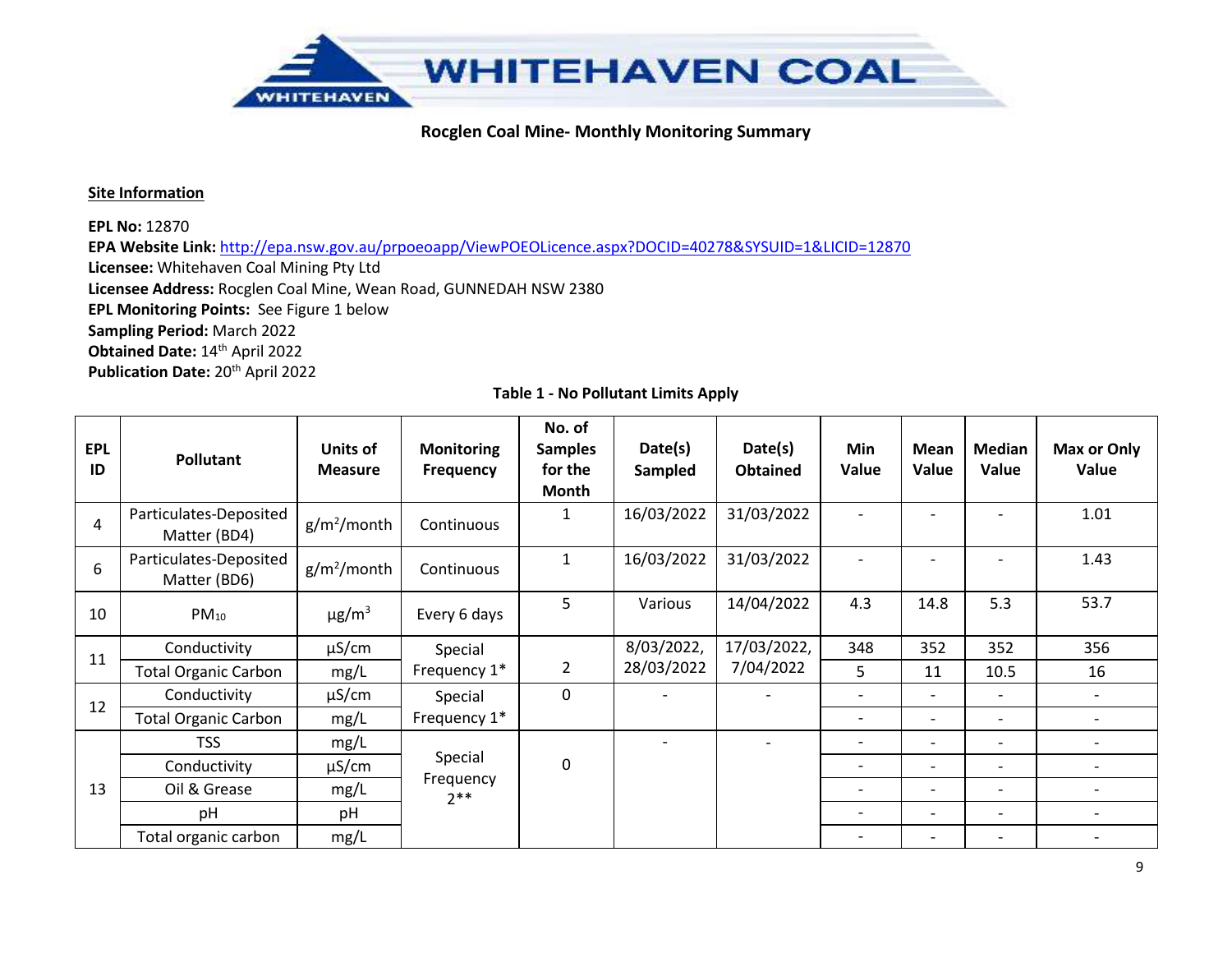

## **Rocglen Coal Mine- Monthly Monitoring Summary**

| <b>EPL</b><br>ID | Pollutant            | <b>Units of</b><br><b>Measure</b> | <b>Monitoring</b><br>Frequency | No. of<br><b>Samples</b><br>for the<br><b>Month</b> | Date(s)<br>Sampled | Date(s)<br><b>Obtained</b> | Min<br>Value             | Mean<br>Value            | <b>Median</b><br>Value   | Max or Only<br>Value     |
|------------------|----------------------|-----------------------------------|--------------------------------|-----------------------------------------------------|--------------------|----------------------------|--------------------------|--------------------------|--------------------------|--------------------------|
|                  | <b>TSS</b>           | mg/L                              |                                |                                                     |                    |                            | $\overline{\phantom{a}}$ | $\overline{\phantom{a}}$ | $\overline{\phantom{a}}$ | 7.22                     |
| 14               | Conductivity         | $\mu$ S/cm                        |                                |                                                     |                    |                            | $\overline{\phantom{0}}$ |                          |                          | 276                      |
|                  | Oil & Grease         | mg/L                              | Special<br>Frequency           | 1                                                   | 28/03/2022         | 7/04/2022                  | $\overline{\phantom{a}}$ | $\overline{\phantom{0}}$ | $\overline{\phantom{0}}$ | $<$ 5                    |
|                  | pH                   | pH                                | $2**$                          |                                                     |                    |                            | $\overline{\phantom{0}}$ | $\overline{\phantom{0}}$ | $\overline{\phantom{a}}$ | 16                       |
|                  | Total organic carbon | mg/L                              |                                |                                                     |                    |                            | $\qquad \qquad$          | $\overline{\phantom{0}}$ | $\overline{\phantom{0}}$ | 286                      |
|                  | <b>TSS</b>           | mg/L                              |                                | 0                                                   |                    |                            | $\overline{\phantom{a}}$ | $\overline{\phantom{a}}$ | $\overline{\phantom{a}}$ | $\overline{\phantom{a}}$ |
|                  | Conductivity         | $\mu$ S/cm                        | Special<br>Frequency           |                                                     |                    |                            | $\overline{\phantom{a}}$ | $\overline{\phantom{0}}$ | $\overline{\phantom{0}}$ | $\overline{\phantom{a}}$ |
| 15               | Oil & Grease         | mg/L                              |                                |                                                     |                    |                            | $\overline{\phantom{a}}$ | $\overline{\phantom{0}}$ | $\overline{\phantom{0}}$ | $\overline{\phantom{0}}$ |
|                  | pH                   | pH                                | $2**$                          |                                                     |                    |                            | $\overline{\phantom{a}}$ | $\qquad \qquad$          | $\overline{\phantom{a}}$ | $\overline{\phantom{a}}$ |
|                  | Total organic carbon | mg/L                              |                                |                                                     |                    |                            | $\overline{\phantom{a}}$ | $\qquad \qquad$          | $\overline{\phantom{0}}$ | $\overline{\phantom{0}}$ |

### **Table 2 - Pollutant Limits Apply**

| <b>EPL</b><br>ID | Pollutant    | Units of<br><b>Measure</b> | <b>Monitoring</b><br><b>Frequency</b> | No. of<br><b>Samples</b><br>for the<br>Month | Date(s)<br>Sampled | Date(s)<br><b>Obtained</b> | Min<br>Value             | Max or<br>Only<br>Value  | 100%ile<br>Limit | Exceedance<br>(Yes/No)   | <b>Comments</b>      |
|------------------|--------------|----------------------------|---------------------------------------|----------------------------------------------|--------------------|----------------------------|--------------------------|--------------------------|------------------|--------------------------|----------------------|
|                  | <b>TSS</b>   | mg/L                       | Special                               |                                              |                    |                            | 911                      | 1566                     | 50               | No                       | Both result of       |
| 11               | Oil & Grease | mg/L                       | Frequency                             |                                              | 8/03/2022,         | 17/03/2022,                | $<$ 5                    | $<$ 5                    | 10               | No                       | >38.5mm of rainfall. |
|                  | pH           | pH                         | $1*$                                  |                                              | 28/03/2022         | 7/04/2022                  | 7.76                     | 7.77                     | $6.5 - 8.5$      | <b>No</b>                | No limit on TSS.     |
|                  | <b>TSS</b>   | mg/L                       | Special                               |                                              |                    |                            | $\overline{\phantom{0}}$ |                          | 50               |                          |                      |
| 12               | Oil & Grease | mg/L                       | Frequency                             | 0                                            |                    |                            |                          | $\overline{\phantom{0}}$ | 10               | $\overline{\phantom{0}}$ |                      |
|                  | pH           | pH                         | $1^*$                                 |                                              |                    |                            |                          |                          | $6.5 - 8.5$      | $\overline{\phantom{0}}$ |                      |

\* Special Frequency 1 means the collection of samples as soon as practicable after each discharge commences and, in any case, not more than 12 hours after each discharge commences.

\*\* Special Frequency 2 means collection of samples quarterly (in the event of flow during the quarter) at a time when there is flow and as soon as practicable after each wet weather discharge from points 11 and 12 commences and in any case not more than 12 hours after each discharge commences.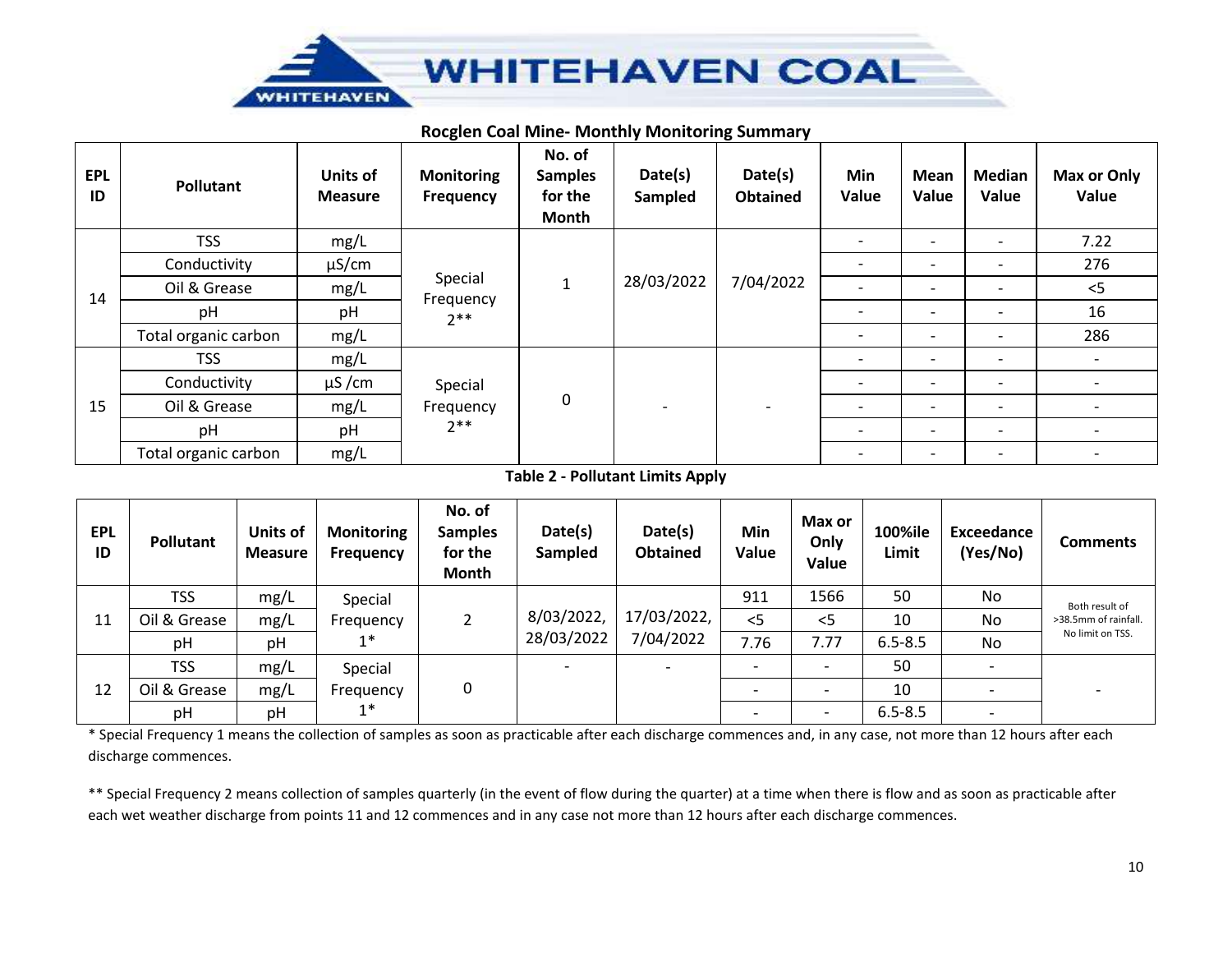

| <b>EPL</b><br>ID | Pollutant    | Units of<br><b>Measure</b> | <b>Monitoring</b><br>Frequency | No. of<br><b>Samples for</b><br>the Month | Date<br>Sampled          | <b>Date</b><br><b>Obtained</b> | <b>Min Value</b>             | Mean<br>Value            | <b>Median</b><br>Value   | <b>Max</b><br>Value/Only<br>Value |
|------------------|--------------|----------------------------|--------------------------------|-------------------------------------------|--------------------------|--------------------------------|------------------------------|--------------------------|--------------------------|-----------------------------------|
|                  | Aluminium    | mg/L                       |                                |                                           | $\overline{\phantom{0}}$ |                                | $\overline{\phantom{0}}$     | $\overline{\phantom{0}}$ | $\overline{\phantom{a}}$ | $\overline{\phantom{a}}$          |
|                  | Arsenic      | mg/L                       |                                | 0                                         |                          |                                | -                            | -                        | $\overline{\phantom{a}}$ |                                   |
|                  | Bicarbonate  | mg/L                       |                                |                                           |                          |                                | $\overline{\phantom{a}}$     | $\overline{\phantom{0}}$ | $\overline{\phantom{0}}$ | $\overline{\phantom{a}}$          |
| 16               | Chloride     | mg/L                       | Yearly                         |                                           |                          |                                | $\overline{\phantom{0}}$     | $\overline{\phantom{0}}$ | $\overline{\phantom{0}}$ |                                   |
|                  | Iron         | mg/L                       |                                |                                           |                          |                                | $\qquad \qquad \blacksquare$ |                          | $\overline{\phantom{a}}$ | $\overline{\phantom{a}}$          |
|                  | Manganese    | mg/L                       |                                |                                           |                          |                                | $\overline{\phantom{0}}$     | $\overline{\phantom{0}}$ | $\overline{\phantom{0}}$ |                                   |
|                  | Sodium       | mg/L                       |                                |                                           |                          |                                | $\qquad \qquad \blacksquare$ |                          | $\overline{\phantom{a}}$ | $\overline{\phantom{0}}$          |
|                  | Conductivity | $\mu$ S/cm                 |                                |                                           | $\overline{\phantom{a}}$ |                                | $\overline{\phantom{a}}$     | -                        | $\overline{\phantom{0}}$ |                                   |
|                  | Oil & Grease | mg/L                       |                                | 0                                         |                          |                                | $\overline{\phantom{0}}$     |                          | $\overline{\phantom{0}}$ | $\overline{\phantom{0}}$          |
| 16               | pH           | pH                         | Quarterly                      |                                           |                          |                                | $\overline{\phantom{a}}$     | -                        | $\overline{\phantom{a}}$ | $\overline{\phantom{0}}$          |
|                  | <b>TOC</b>   | mg/L                       |                                |                                           |                          |                                | $\overline{\phantom{0}}$     |                          | $\overline{\phantom{0}}$ |                                   |
|                  | <b>TSS</b>   | mg/L                       |                                |                                           |                          |                                | $\overline{\phantom{a}}$     | $\overline{\phantom{a}}$ | $\overline{\phantom{a}}$ | $\overline{\phantom{a}}$          |

## **Table 3 – Monitoring (Quarterly & Yearly – No Limits apply)**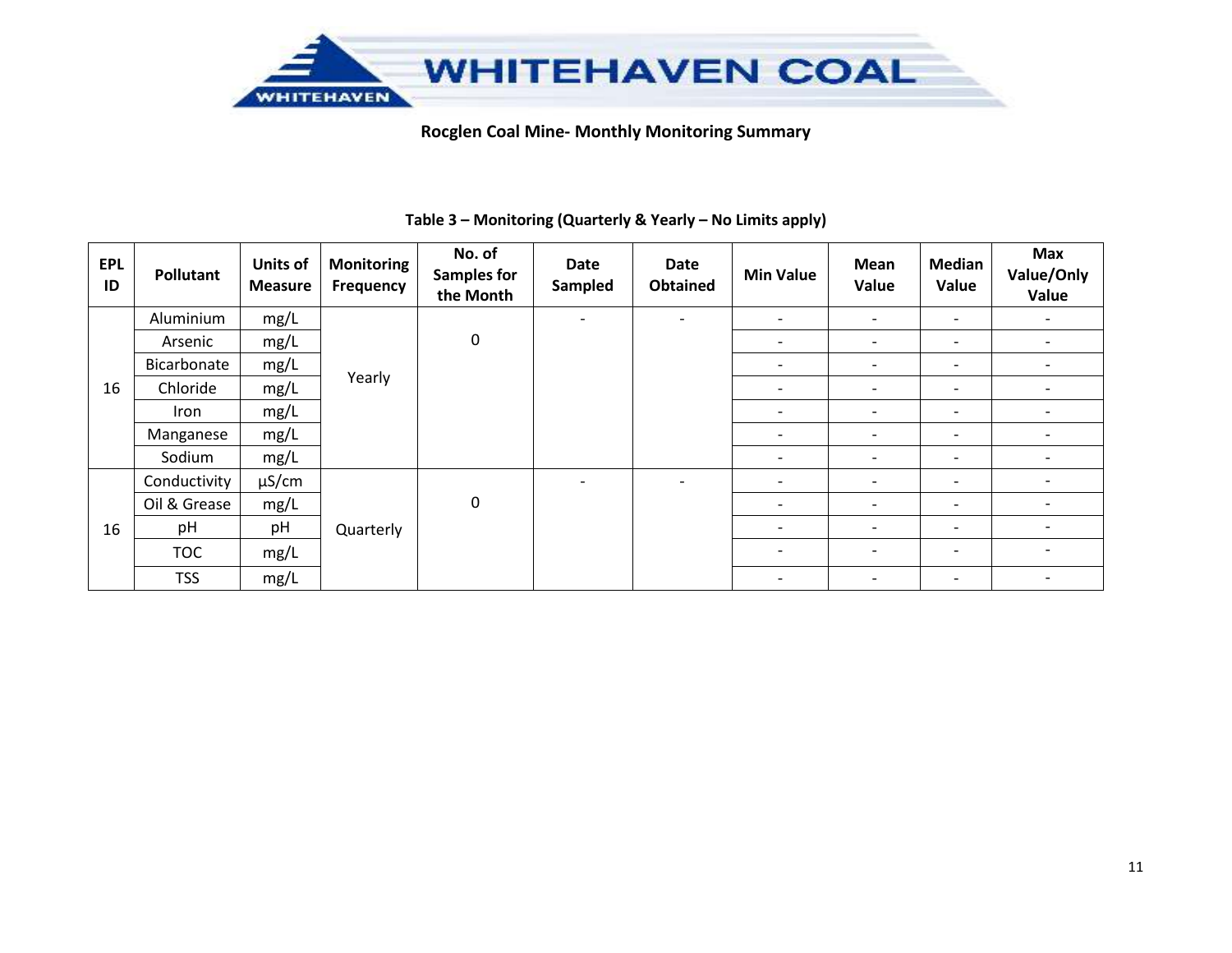

# Rocglen Coal Mine- Monthly Monitoring Summary Figure 1 - EPL 12870 Monitoring Locations

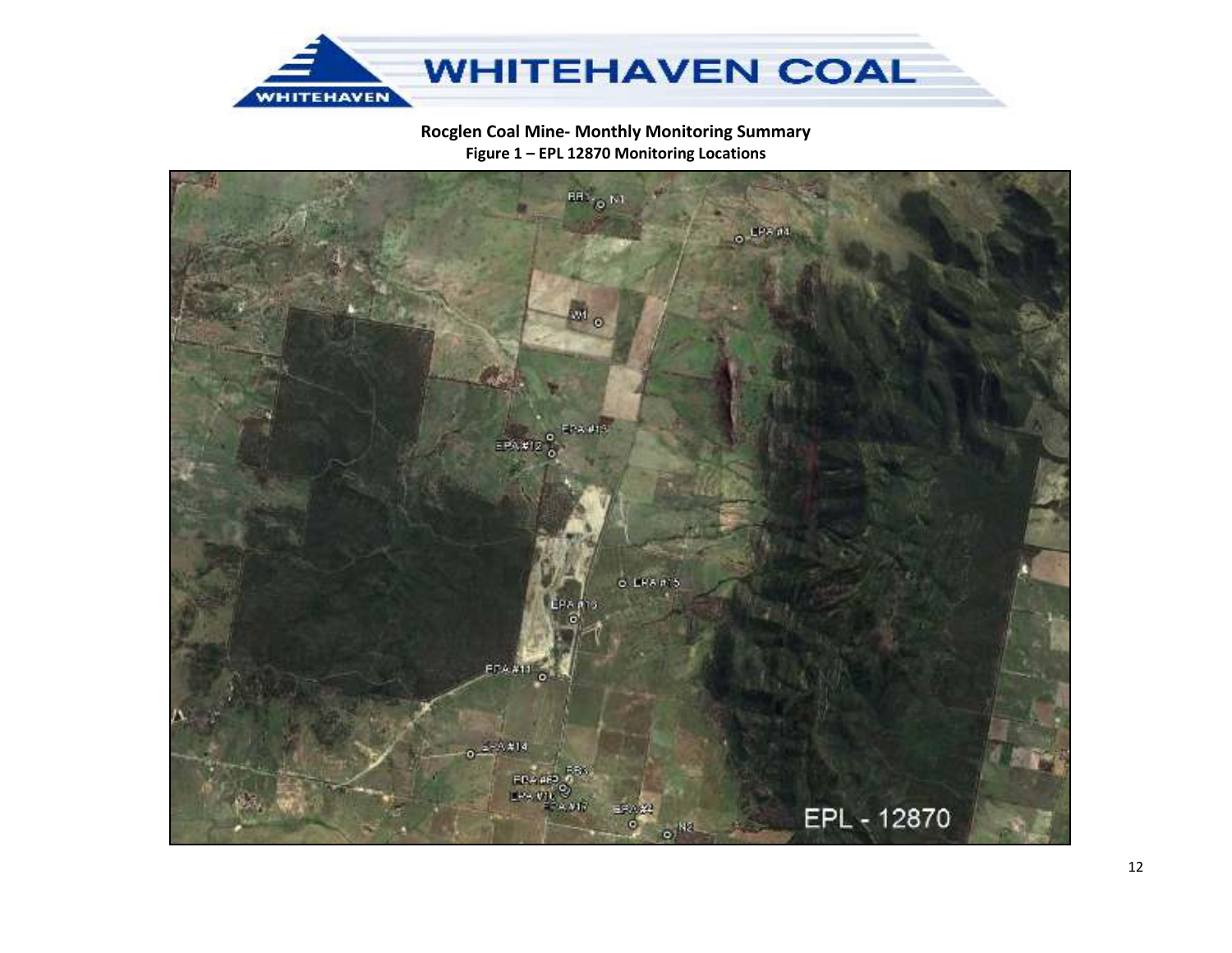

#### **Site Information**

**EPL No:** 12870

**EPA Website Link:** http://epa.nsw.gov.au/prpoeoapp/ViewPOEOLicence.aspx?DOCID=40278&SYSUID=1&LICID=12870

**Licensee:** Whitehaven Coal Mining Pty Ltd

**Licensee Address:** Rocglen Coal Mine, Wean Road, GUNNEDAH NSW 2380

**EPL Monitoring Points:** See Figure 1 below

**Sampling Period:** April 2022

**Obtained Date:** 11<sup>th</sup> May 2022

**Publication Date: 18<sup>th</sup> May 2022** 

| <b>EPL</b><br>ID | Pollutant                              | Units of<br><b>Measure</b> | <b>Monitoring</b><br>Frequency | No. of<br><b>Samples</b><br>for the<br>Month | Date(s)<br>Sampled                                                    | Date(s)<br><b>Obtained</b>            | <b>Min</b><br>Value      | Mean<br>Value            | <b>Median</b><br>Value   | Max or Only<br>Value         |
|------------------|----------------------------------------|----------------------------|--------------------------------|----------------------------------------------|-----------------------------------------------------------------------|---------------------------------------|--------------------------|--------------------------|--------------------------|------------------------------|
| 4                | Particulates-Deposited<br>Matter (BD4) | $g/m^2$ /month             | Continuous                     | 1                                            | 13/04/2022                                                            | 11/05/2022                            | $\overline{\phantom{a}}$ |                          |                          | 3.08                         |
| 6                | Particulates-Deposited<br>Matter (BD6) | $g/m^2$ /month             | Continuous                     | $\mathbf{1}$                                 | 13/04/2022                                                            | 11/05/2022                            | $\overline{\phantom{a}}$ |                          |                          | 1.21                         |
| 10               | $PM_{10}$                              | $\mu$ g/m <sup>3</sup>     | Every 6 days                   | 5                                            | 4/04/2022,<br>10/04/2022,<br>16/04/2022,<br>22/04/2022,<br>28/04/2022 | Last result<br>received<br>11/05/2022 | 1.5                      | 12.6                     | 1.7                      | 55.3                         |
| 11               | Conductivity                           | $\mu$ S/cm                 | Special                        | 0                                            |                                                                       |                                       | $\overline{\phantom{a}}$ | $\overline{\phantom{0}}$ | $\overline{\phantom{a}}$ | $\overline{\phantom{a}}$     |
|                  | <b>Total Organic Carbon</b>            | mg/L                       | Frequency 1*                   |                                              |                                                                       |                                       | $\overline{\phantom{a}}$ | $\overline{\phantom{0}}$ | $\overline{\phantom{a}}$ | $\overline{\phantom{a}}$     |
| 12               | Conductivity                           | $\mu$ S/cm                 | Special                        | $\mathbf 0$                                  |                                                                       |                                       | $\overline{\phantom{a}}$ | $\overline{\phantom{0}}$ | $\overline{\phantom{0}}$ | $\overline{\phantom{0}}$     |
|                  | <b>Total Organic Carbon</b>            | mg/L                       | Frequency 1*                   |                                              |                                                                       |                                       | $\overline{\phantom{a}}$ | $\overline{\phantom{0}}$ | $\overline{\phantom{a}}$ | $\qquad \qquad \blacksquare$ |
|                  | <b>TSS</b>                             | mg/L                       | Special                        |                                              |                                                                       |                                       | $\overline{\phantom{a}}$ | $\overline{\phantom{a}}$ | $\overline{\phantom{0}}$ | $\overline{\phantom{0}}$     |
| 13               | Conductivity                           | $\mu$ S/cm                 | Frequency                      |                                              |                                                                       |                                       | $\overline{\phantom{a}}$ | $\overline{\phantom{a}}$ | $\overline{\phantom{a}}$ | $\overline{\phantom{a}}$     |
|                  | Oil & Grease                           | mg/L                       | $2**$                          | 0                                            |                                                                       |                                       | $\overline{\phantom{0}}$ | $\overline{\phantom{0}}$ | $\overline{\phantom{0}}$ | $\overline{\phantom{0}}$     |
|                  | pH                                     | pH                         |                                |                                              |                                                                       |                                       |                          | $\overline{\phantom{0}}$ | $\qquad \qquad -$        |                              |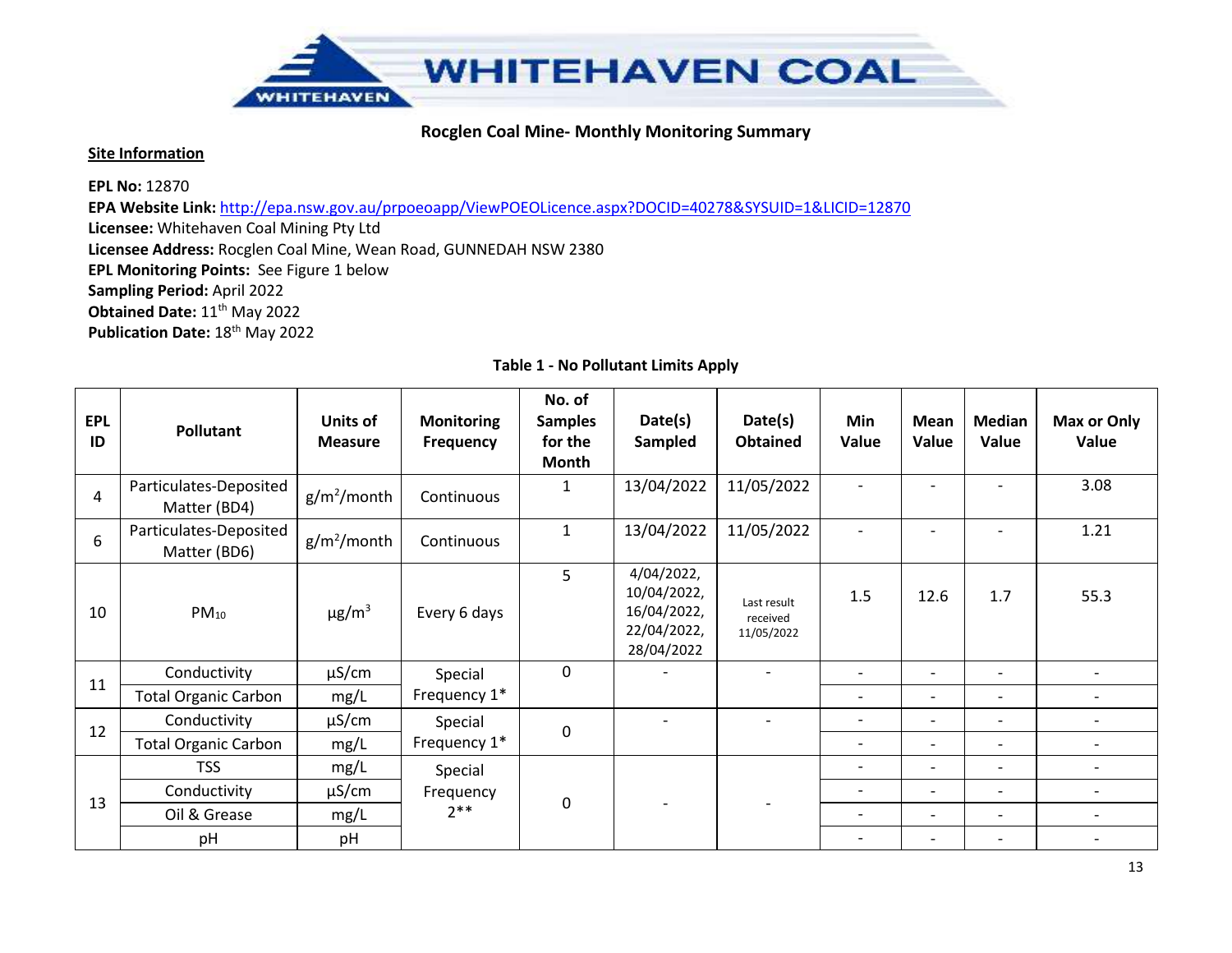

## **Rocglen Coal Mine- Monthly Monitoring Summary**

| <b>EPL</b><br>ID | <b>Pollutant</b>     | Units of<br><b>Measure</b> | <b>Monitoring</b><br><b>Frequency</b> | No. of<br><b>Samples</b><br>for the<br>Month | Date(s)<br>Sampled       | Date(s)<br><b>Obtained</b> | Min<br>Value             | Mean<br>Value            | <b>Median</b><br>Value   | Max or Only<br>Value         |
|------------------|----------------------|----------------------------|---------------------------------------|----------------------------------------------|--------------------------|----------------------------|--------------------------|--------------------------|--------------------------|------------------------------|
|                  | Total organic carbon | mg/L                       |                                       |                                              |                          |                            | $\overline{\phantom{a}}$ | $\overline{\phantom{0}}$ | $\overline{\phantom{0}}$ | $\overline{\phantom{a}}$     |
|                  | <b>TSS</b>           | mg/L                       |                                       |                                              |                          |                            | $\overline{\phantom{0}}$ | $\overline{\phantom{0}}$ | $\overline{\phantom{0}}$ | $\qquad \qquad \blacksquare$ |
|                  | Conductivity         | $\mu$ S/cm                 | Special<br>Frequency<br>$7**$         | 0                                            |                          |                            | $\overline{\phantom{a}}$ | $\overline{\phantom{0}}$ | $\overline{\phantom{a}}$ | $\overline{\phantom{a}}$     |
| 14               | Oil & Grease         | mg/L                       |                                       |                                              |                          |                            | $\overline{\phantom{0}}$ | $\overline{\phantom{0}}$ | $\overline{\phantom{0}}$ | $\overline{\phantom{a}}$     |
|                  | pH                   | pH                         |                                       |                                              |                          |                            | $\overline{\phantom{a}}$ | $\qquad \qquad$          | $\overline{\phantom{a}}$ | $\overline{\phantom{a}}$     |
|                  | Total organic carbon | mg/L                       |                                       |                                              |                          |                            | $\overline{\phantom{a}}$ | $\qquad \qquad$          | $\overline{\phantom{a}}$ | $\overline{\phantom{a}}$     |
|                  | <b>TSS</b>           | mg/L                       |                                       |                                              |                          |                            | $\overline{\phantom{a}}$ | $\qquad \qquad$          | $\overline{\phantom{a}}$ | $\overline{\phantom{a}}$     |
|                  | Conductivity         | $\mu$ S/cm                 | Special                               |                                              |                          |                            | $\overline{\phantom{a}}$ | $\overline{\phantom{a}}$ | $\overline{\phantom{a}}$ | $\overline{\phantom{a}}$     |
| 15               | Oil & Grease         | mg/L                       | Frequency                             | 0                                            | $\overline{\phantom{0}}$ |                            | $\overline{\phantom{a}}$ | $\overline{\phantom{a}}$ | $\overline{\phantom{a}}$ | $\overline{\phantom{a}}$     |
|                  | pH                   | pH                         | $2**$                                 |                                              |                          |                            | $\overline{\phantom{a}}$ | $\overline{\phantom{a}}$ | $\overline{\phantom{a}}$ | $\overline{\phantom{a}}$     |
|                  | Total organic carbon | mg/L                       |                                       |                                              |                          |                            | $\overline{\phantom{a}}$ | $\overline{\phantom{a}}$ | $\overline{\phantom{a}}$ | $\overline{\phantom{a}}$     |

#### **Table 2 - Pollutant Limits Apply**

| <b>EPL</b><br>ID | Pollutant    | Units of<br><b>Measure</b> | <b>Monitoring</b><br><b>Frequency</b> | No. of<br><b>Samples</b><br>for the<br><b>Month</b> | Date(s)<br>Sampled | Date(s)<br><b>Obtained</b> | Min<br>Value             | Max or<br>Only<br>Value  | 100%ile<br>Limit         | <b>Exceedance</b><br>(Yes/No) | <b>Comments</b> |
|------------------|--------------|----------------------------|---------------------------------------|-----------------------------------------------------|--------------------|----------------------------|--------------------------|--------------------------|--------------------------|-------------------------------|-----------------|
| 11               | <b>TSS</b>   | mg/L                       | Special                               |                                                     |                    |                            |                          | $\overline{\phantom{0}}$ | $\overline{\phantom{0}}$ | $\overline{\phantom{0}}$      |                 |
|                  | Oil & Grease | mg/L                       | Frequency<br>1*                       | 0                                                   |                    |                            |                          |                          | $\overline{\phantom{0}}$ |                               |                 |
|                  | pH           | pH                         |                                       |                                                     |                    |                            |                          |                          | $\overline{\phantom{0}}$ |                               |                 |
|                  | <b>TSS</b>   | mg/L                       | Special<br>Frequency                  |                                                     |                    |                            | $\overline{\phantom{0}}$ | $\overline{\phantom{0}}$ | $\overline{\phantom{0}}$ | $\overline{\phantom{a}}$      |                 |
| 12               | Oil & Grease | mg/L                       |                                       | 0                                                   |                    | $\overline{\phantom{0}}$   |                          | $\overline{\phantom{0}}$ | $\overline{\phantom{0}}$ | $\overline{\phantom{a}}$      |                 |
|                  | pH           | pH                         | $1*$                                  |                                                     |                    |                            | $\overline{\phantom{0}}$ |                          | $\overline{\phantom{0}}$ | $\overline{\phantom{a}}$      |                 |

\* Special Frequency 1 means the collection of samples as soon as practicable after each discharge commences and in any case not more than 12 hours after each discharge commences.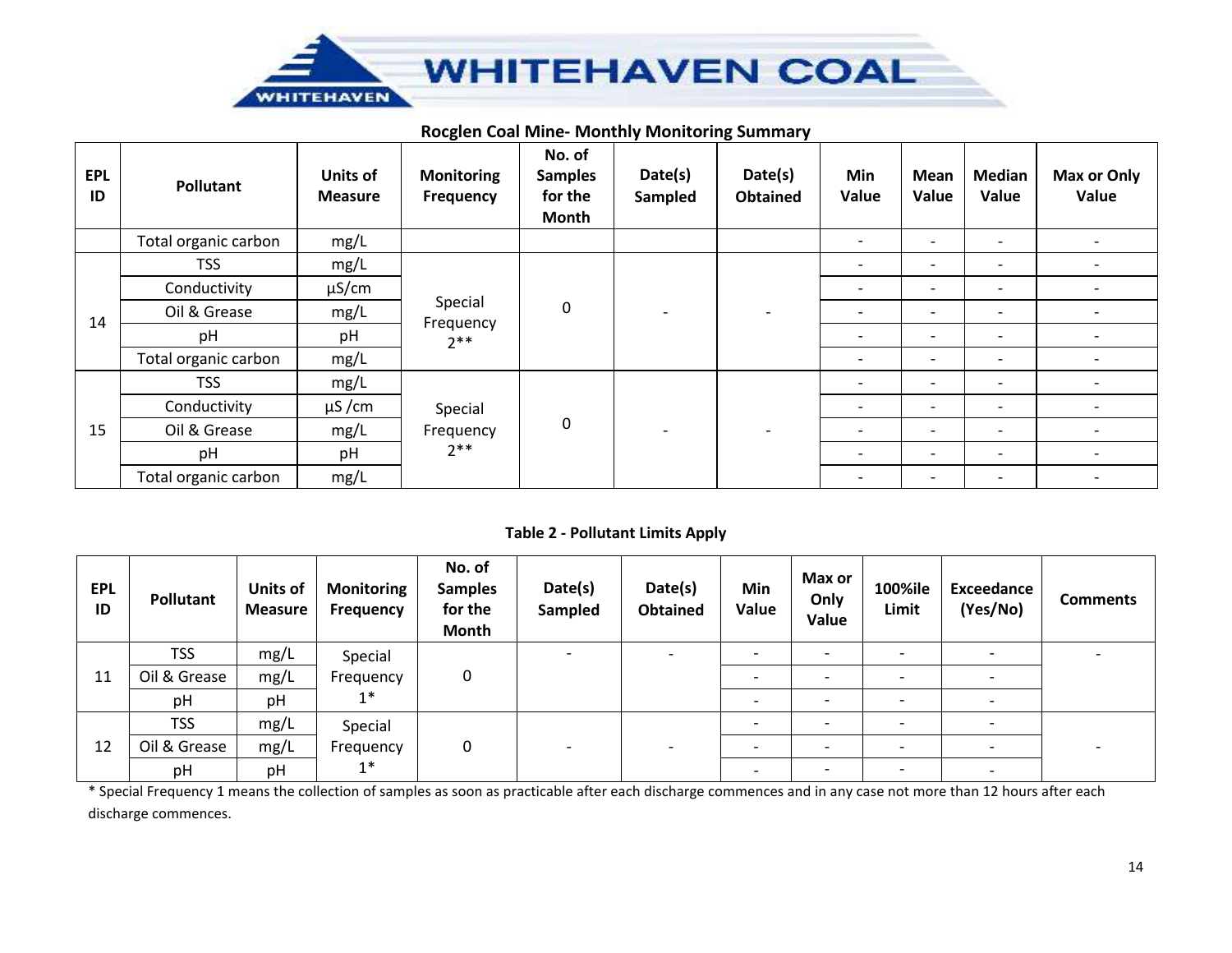

\*\* Special Frequency 2 means collection of samples quarterly (in the event of flow during the quarter) at a time when there is flow and as soon as practicable after each wet weather discharge from points 11 and 12 commences and in any case not more than 12 hours after each discharge commences.

| <b>EPL</b><br>ID | Pollutant    | <b>Units of</b><br><b>Measure</b> | <b>Monitoring</b><br>Frequency | No. of<br><b>Samples for</b><br>the Month | <b>Date</b><br>Sampled   | <b>Date</b><br><b>Obtained</b> | <b>Min Value</b>         | Mean<br>Value            | <b>Median</b><br>Value   | Max<br>Value/Only<br>Value |
|------------------|--------------|-----------------------------------|--------------------------------|-------------------------------------------|--------------------------|--------------------------------|--------------------------|--------------------------|--------------------------|----------------------------|
|                  | Aluminium    | mg/L                              |                                |                                           | $\overline{\phantom{a}}$ | $\overline{\phantom{a}}$       | $\overline{\phantom{a}}$ | $\overline{\phantom{a}}$ | $\overline{\phantom{a}}$ | $\overline{\phantom{a}}$   |
|                  | Arsenic      | mg/L                              | Yearly                         |                                           |                          |                                | $\overline{\phantom{0}}$ | $\overline{\phantom{0}}$ | $\overline{\phantom{a}}$ | $\overline{\phantom{a}}$   |
| 16               | Bicarbonate  | mg/L                              |                                | $\pmb{0}$                                 |                          |                                | $\overline{\phantom{a}}$ | $\overline{\phantom{a}}$ | $\overline{\phantom{a}}$ | $\overline{\phantom{a}}$   |
|                  | Chloride     | mg/L                              |                                |                                           |                          |                                | $\overline{\phantom{0}}$ | $\overline{\phantom{a}}$ | $\overline{\phantom{a}}$ | $\overline{\phantom{a}}$   |
|                  | Iron         | mg/L                              |                                |                                           |                          |                                | $\overline{\phantom{0}}$ | $\overline{\phantom{0}}$ | $\overline{\phantom{0}}$ | $\overline{\phantom{a}}$   |
|                  | Manganese    | mg/L                              |                                |                                           |                          |                                | $\overline{\phantom{0}}$ | $\overline{\phantom{0}}$ | $\overline{\phantom{0}}$ | $\overline{\phantom{a}}$   |
|                  | Sodium       | mg/L                              |                                |                                           |                          |                                | $\overline{\phantom{a}}$ |                          | $\overline{\phantom{0}}$ | $\overline{\phantom{a}}$   |
|                  | Conductivity | $\mu$ S/cm                        |                                |                                           | $\overline{\phantom{a}}$ | $\overline{\phantom{0}}$       | $\overline{\phantom{a}}$ | $\overline{\phantom{0}}$ | $\overline{\phantom{a}}$ | $\overline{\phantom{a}}$   |
|                  | Oil & Grease | mg/L                              |                                |                                           |                          |                                | $\overline{\phantom{a}}$ | $\overline{\phantom{a}}$ | $\overline{\phantom{a}}$ | $\overline{\phantom{a}}$   |
| 16               | pH           | pH                                | Quarterly                      | $\boldsymbol{0}$                          |                          |                                | $\overline{\phantom{a}}$ | $\overline{\phantom{0}}$ | $\overline{\phantom{a}}$ | $\overline{\phantom{a}}$   |
|                  | <b>TOC</b>   | mg/L                              |                                |                                           |                          |                                | $\overline{\phantom{a}}$ | $\overline{\phantom{a}}$ | $\overline{\phantom{a}}$ | $\overline{\phantom{a}}$   |
|                  | <b>TSS</b>   | mg/L                              |                                |                                           |                          |                                | $\overline{\phantom{a}}$ | $\overline{\phantom{a}}$ | $\overline{\phantom{a}}$ | $\overline{\phantom{a}}$   |

## **Table 3 – Monitoring (Quarterly & Yearly – No Limits apply)**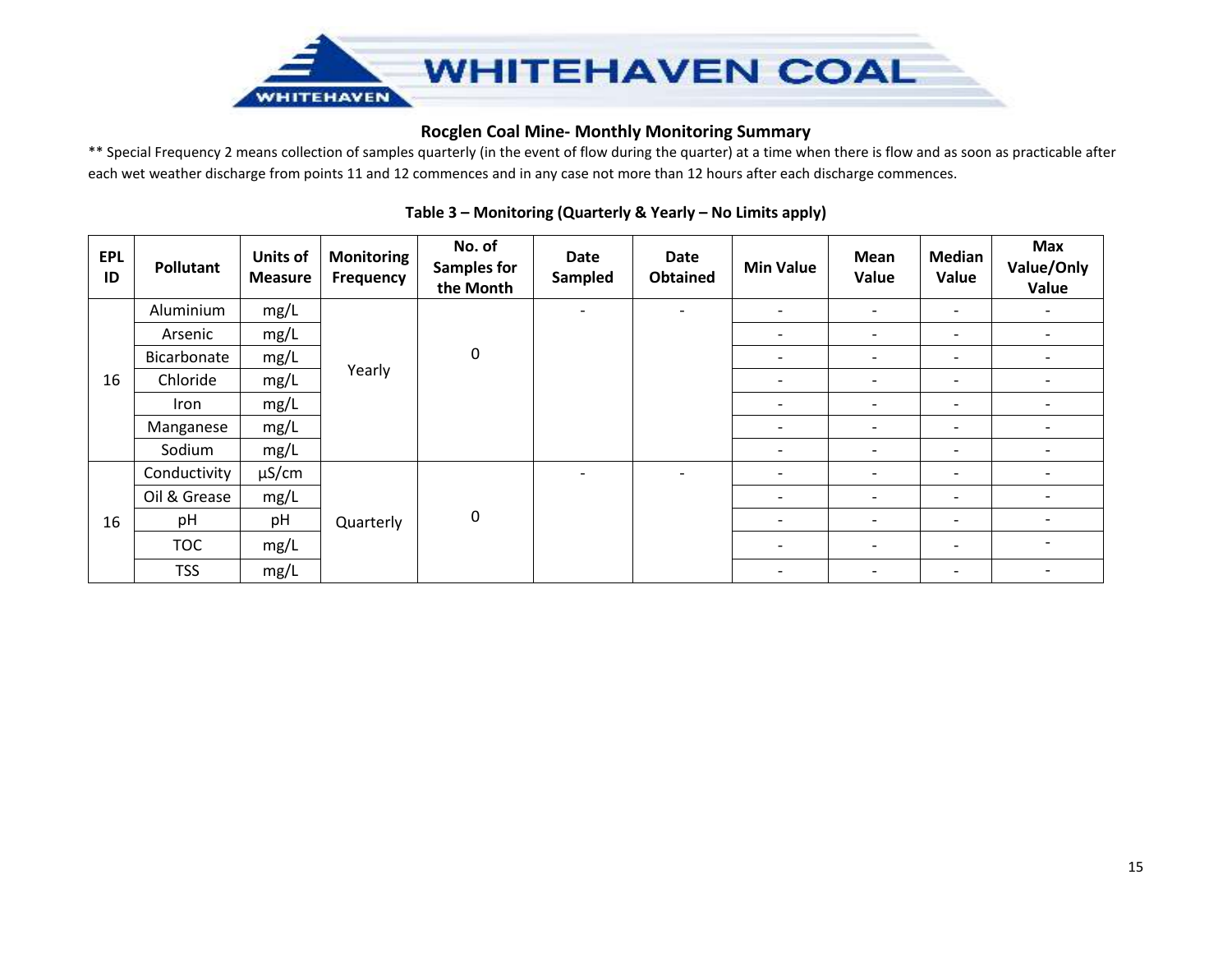

# Rocglen Coal Mine- Monthly Monitoring Summary Figure 1 - EPL 12870 Monitoring Locations

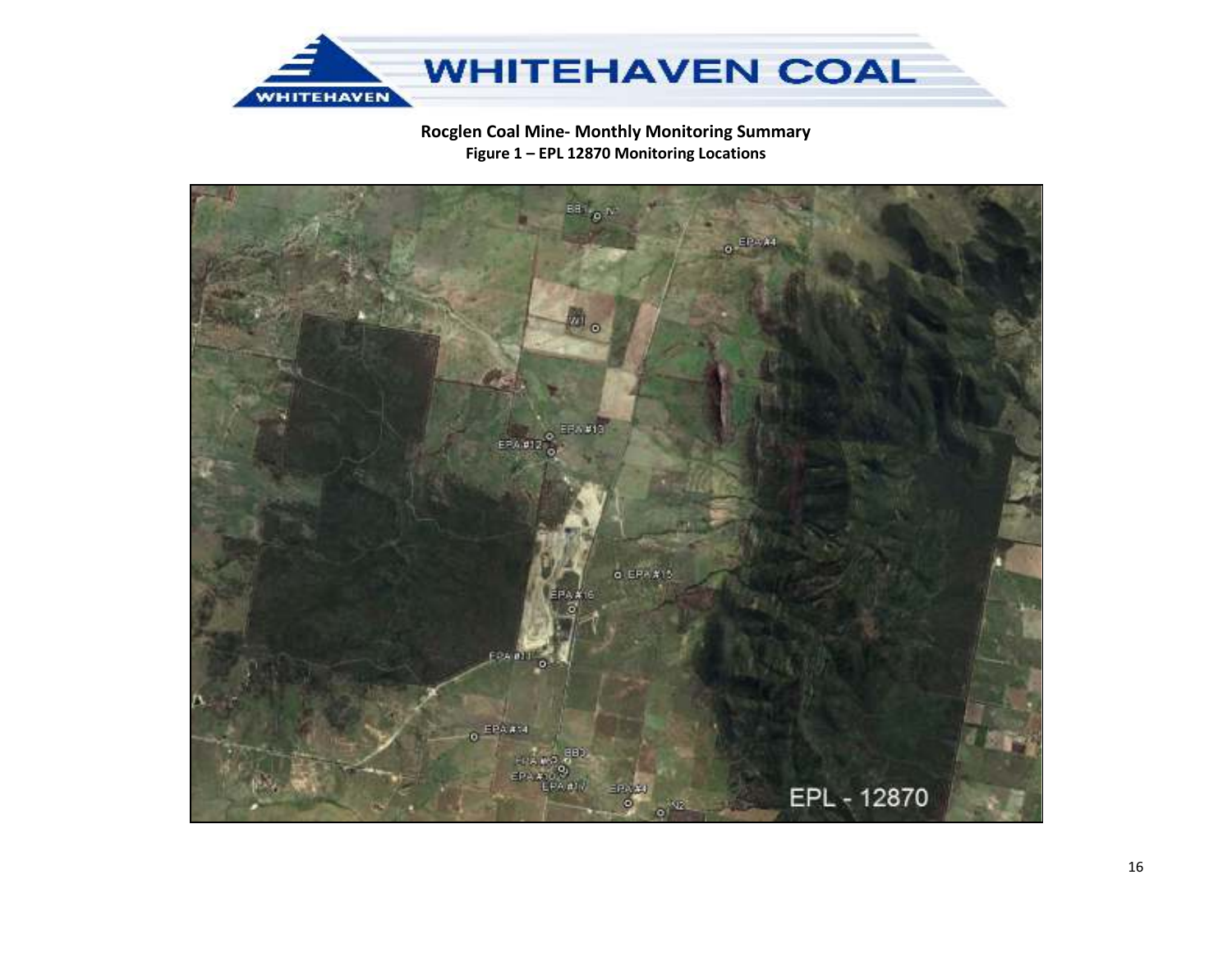

#### **Site Information**

**EPL No:** 12870

 **EPA Website Link:** http://epa.nsw.gov.au/prpoeoapp/ViewPOEOLicence.aspx?DOCID=40278&SYSUID=1&LICID=12870**Licensee:** Whitehaven Coal Mining Pty Ltd **Licensee Address:** Rocglen Coal Mine, Wean Road, GUNNEDAH NSW 2380 **EPL Monitoring Points:** See Figure 1 below **Sampling Period:** May 2022 **Obtained Date:** 15th June 2022 **Publication Date:** 20<sup>th</sup> June 2022

| <b>EPL</b><br>ID | <b>Pollutant</b>                       | Units of<br><b>Measure</b> | <b>Monitoring</b><br><b>Frequency</b> | No. of<br><b>Samples</b><br>for the<br>Month | Date(s)<br>Sampled                                                | Date(s)<br><b>Obtained</b>              | Min<br>Value             | Mean<br>Value            | <b>Median</b><br>Value   | Max or Only<br>Value         |
|------------------|----------------------------------------|----------------------------|---------------------------------------|----------------------------------------------|-------------------------------------------------------------------|-----------------------------------------|--------------------------|--------------------------|--------------------------|------------------------------|
| $\overline{4}$   | Particulates-Deposited<br>Matter (BD4) | $g/m^2$ /month             | Continuous                            | $\mathbf{1}$                                 | 13/05/2022                                                        | 1/06/2022                               | $\overline{\phantom{a}}$ |                          |                          | 1.34                         |
| 6                | Particulates-Deposited<br>Matter (BD6) | $g/m^2$ /month             | Continuous                            | $\mathbf{1}$                                 | 13/05/2022                                                        | 1/06/2022                               | $\overline{\phantom{a}}$ |                          | $\overline{\phantom{0}}$ | 0.96                         |
| 10               | $PM_{10}$                              | $\mu$ g/m <sup>3</sup>     | Every 6 days                          | 5                                            | 4/05/2022<br>10/05/2022<br>16/05/2022<br>22/05/2022<br>28/05/2022 | 15/06/2022<br>(Last result<br>received) | 0.2                      | 1.7                      | 2.2                      | 2.5                          |
|                  | Conductivity                           | $\mu$ S/cm                 | Special                               | 3                                            | 5/05/2022                                                         | 27/05/2022                              | $\overline{\phantom{0}}$ | $\overline{\phantom{a}}$ | $\overline{\phantom{a}}$ | $\overline{\phantom{a}}$     |
| 11               | Total organic carbon                   | mg/L                       | Frequency 1*                          |                                              | 15/05/2022<br>23/05/2022                                          | 23/05/2022<br>1/06/2022                 | $\overline{\phantom{a}}$ | $\overline{\phantom{0}}$ | $\overline{a}$           | $\qquad \qquad \blacksquare$ |
| 12               | Conductivity                           | $\mu$ S/cm                 | Special                               | 0                                            |                                                                   |                                         | $\overline{\phantom{a}}$ | $\overline{\phantom{a}}$ | $\overline{\phantom{a}}$ | $\overline{\phantom{a}}$     |
|                  | Total organic carbon                   | mg/L                       | Frequency 1*                          |                                              |                                                                   |                                         | $\overline{\phantom{a}}$ | $\overline{\phantom{a}}$ | -                        | $\overline{\phantom{a}}$     |
|                  | <b>TSS</b>                             | mg/L                       |                                       |                                              | $\overline{a}$                                                    |                                         | $\overline{\phantom{0}}$ | $\overline{\phantom{a}}$ | $\overline{\phantom{0}}$ | $\overline{\phantom{a}}$     |
|                  | Conductivity                           | $\mu$ S/cm                 | Special                               |                                              |                                                                   |                                         | $\overline{\phantom{a}}$ | $\overline{\phantom{a}}$ | $\overline{\phantom{0}}$ | $\overline{\phantom{a}}$     |
| 13               | Oil & Grease                           | mg/L                       | Frequency<br>$2**$ (DDCK)             | 0                                            |                                                                   |                                         | $\overline{\phantom{a}}$ | $\overline{\phantom{a}}$ | $\overline{\phantom{0}}$ | $\overline{\phantom{a}}$     |
|                  | pH                                     | pH                         |                                       |                                              |                                                                   |                                         | $\overline{\phantom{a}}$ | $\overline{\phantom{0}}$ | $\overline{\phantom{0}}$ | $\qquad \qquad -$            |
|                  | Total organic carbon                   | mg/L                       |                                       |                                              |                                                                   |                                         | $\overline{\phantom{a}}$ | $\overline{\phantom{a}}$ | -                        |                              |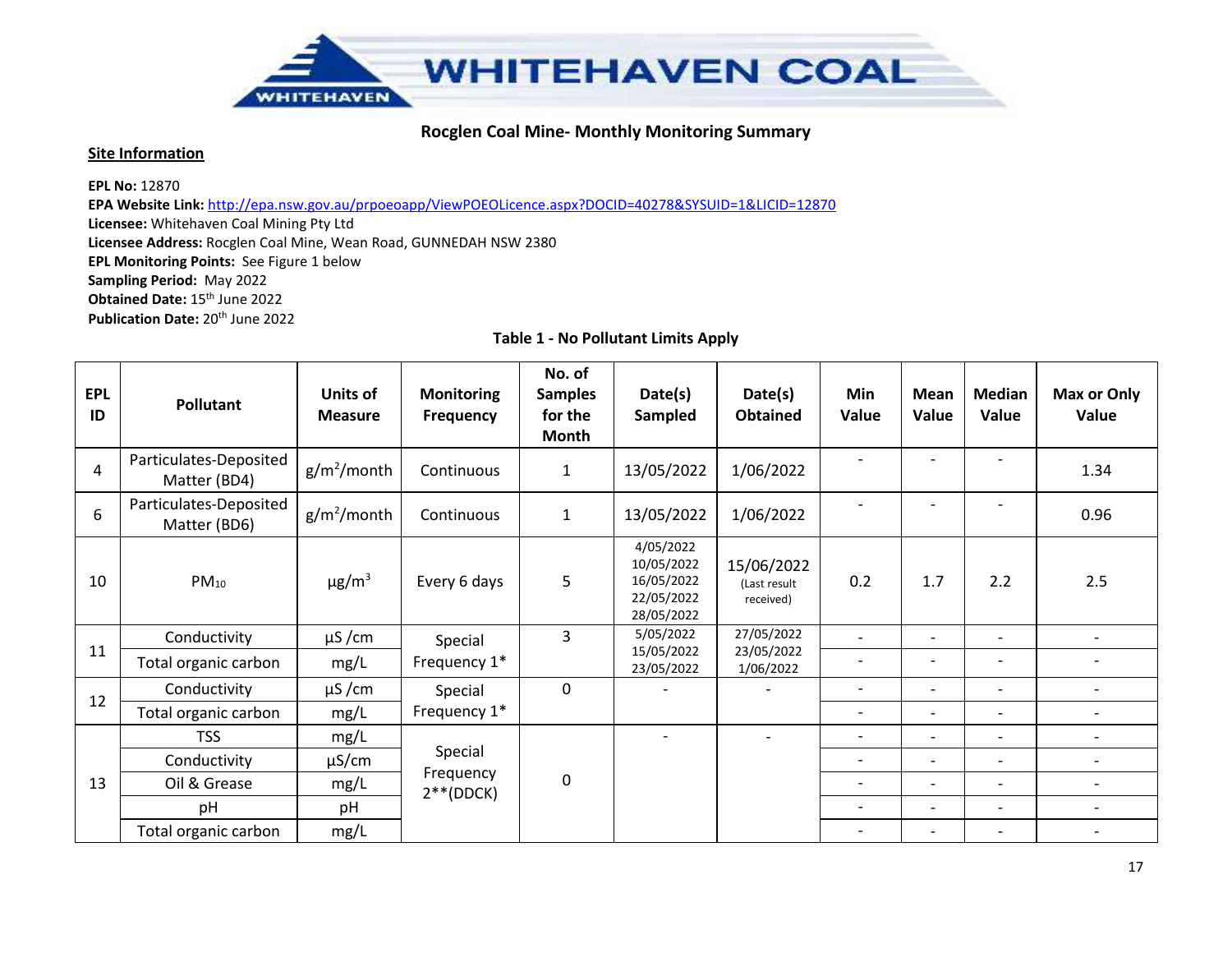

#### **Rocglen Coal Mine- Monthly Monitoring Summary**

| <b>EPL</b><br>ID | <b>Pollutant</b>     | <b>Units of</b><br><b>Measure</b> | <b>Monitoring</b><br><b>Frequency</b> | No. of<br><b>Samples</b><br>for the<br>Month | Date(s)<br>Sampled | Date(s)<br><b>Obtained</b> | Min<br>Value                 | <b>Mean</b><br>Value     | <b>Median</b><br>Value   | <b>Max or Only</b><br>Value |
|------------------|----------------------|-----------------------------------|---------------------------------------|----------------------------------------------|--------------------|----------------------------|------------------------------|--------------------------|--------------------------|-----------------------------|
|                  | <b>TSS</b>           | mg/L                              |                                       |                                              |                    |                            | $\overline{\phantom{a}}$     | $\overline{\phantom{0}}$ | $\overline{\phantom{a}}$ | $\overline{\phantom{a}}$    |
|                  | Conductivity         | $\mu$ S/cm                        | Special<br>Frequency<br>$2**$ (UNDC)  | $\mathbf 0$                                  |                    |                            | $\overline{\phantom{0}}$     | $\overline{\phantom{0}}$ | $\overline{\phantom{0}}$ | $\overline{\phantom{0}}$    |
| 14               | Oil & Grease         | mg/L                              |                                       |                                              |                    |                            |                              | $\overline{\phantom{0}}$ | $\overline{\phantom{a}}$ | $\overline{\phantom{a}}$    |
|                  | рH                   | pH                                |                                       |                                              |                    |                            | $\overline{\phantom{0}}$     | $\overline{\phantom{0}}$ | $\overline{\phantom{a}}$ | $\overline{\phantom{0}}$    |
|                  | Total organic carbon | mg/L                              |                                       |                                              |                    |                            |                              |                          | $\overline{\phantom{0}}$ | $\overline{\phantom{a}}$    |
|                  | <b>TSS</b>           | mg/L                              |                                       |                                              |                    |                            | $\qquad \qquad \blacksquare$ | $\overline{\phantom{0}}$ | $\overline{\phantom{a}}$ | 34                          |
|                  | Conductivity         | $\mu$ S/cm                        | Special                               |                                              |                    |                            |                              | ۰                        |                          | 250                         |
| 15               | Oil & Grease         | mg/L                              | Frequency<br>$2**$ (SD7)              | 1                                            | 18/05/2022         | 27/05/2022                 | $\overline{\phantom{a}}$     | $\overline{\phantom{0}}$ | $\overline{\phantom{0}}$ | $<$ 5                       |
|                  | pH                   | pH                                |                                       |                                              |                    |                            |                              |                          |                          | 7.6                         |
|                  | Total organic carbon | mg/L                              |                                       |                                              |                    |                            | $\overline{\phantom{a}}$     | $\qquad \qquad$          | $\overline{\phantom{a}}$ | 14                          |

#### **Table 2 - Pollutant Limits Apply**

| <b>EPL</b><br>ID | <b>Pollutant</b> | Units of<br><b>Measure</b> | <b>Monitoring</b><br><b>Frequency</b> | No. of<br><b>Samples</b><br>for the<br>Month | Date(s)<br>Sampled       | Date(s)<br><b>Obtained</b>            | Min<br>Value | Max or<br>Only<br>Value | 100%ile<br>Limit         | Exceedance<br>(Yes/No) | <b>Comments</b>                            |
|------------------|------------------|----------------------------|---------------------------------------|----------------------------------------------|--------------------------|---------------------------------------|--------------|-------------------------|--------------------------|------------------------|--------------------------------------------|
| 11               | <b>TSS</b>       | mg/L                       | Special                               |                                              | 5/05/2022                | 27/05/2022<br>23/05/2022<br>1/06/2022 | 14           | 4540                    | 50                       | No                     | wet weather<br>discharge event             |
|                  | Oil & Grease     | mg/L                       | Frequency<br>$1^*$                    |                                              | 15/05/2022<br>23/05/2022 |                                       | $<$ 5        | $<$ 5                   | 10                       | No                     | (15/05) resulted in                        |
|                  | pH               | pH                         |                                       |                                              |                          |                                       | 8.12         | 8.48                    | $6.5 - 8.5$              | No                     | TSS of 4,540. Rainfall<br>exceeded 38.4mm. |
|                  | <b>TSS</b>       | mg/L                       | Special                               |                                              | <b>-</b>                 |                                       |              |                         | $\overline{\phantom{0}}$ | No                     |                                            |
| 12               | Oil & Grease     | mg/L                       | Frequency                             | 0                                            |                          |                                       |              |                         | $\overline{\phantom{0}}$ | No                     |                                            |
|                  | pH               | pH                         | $1^*$                                 |                                              |                          |                                       |              |                         |                          | No                     |                                            |

\* Special Frequency 1 means the collection of samples as soon as practicable after each discharge commences and in any case not more than 12 hours after each discharge commences.

\*\* Special Frequency 2 means collection of samples quarterly (in the event of flow during the quarter) at a time when there is flow and as soon as practicable after each wet weather discharge from points 11 and 12 commences and in any case not more than 12 hours after each discharge commences.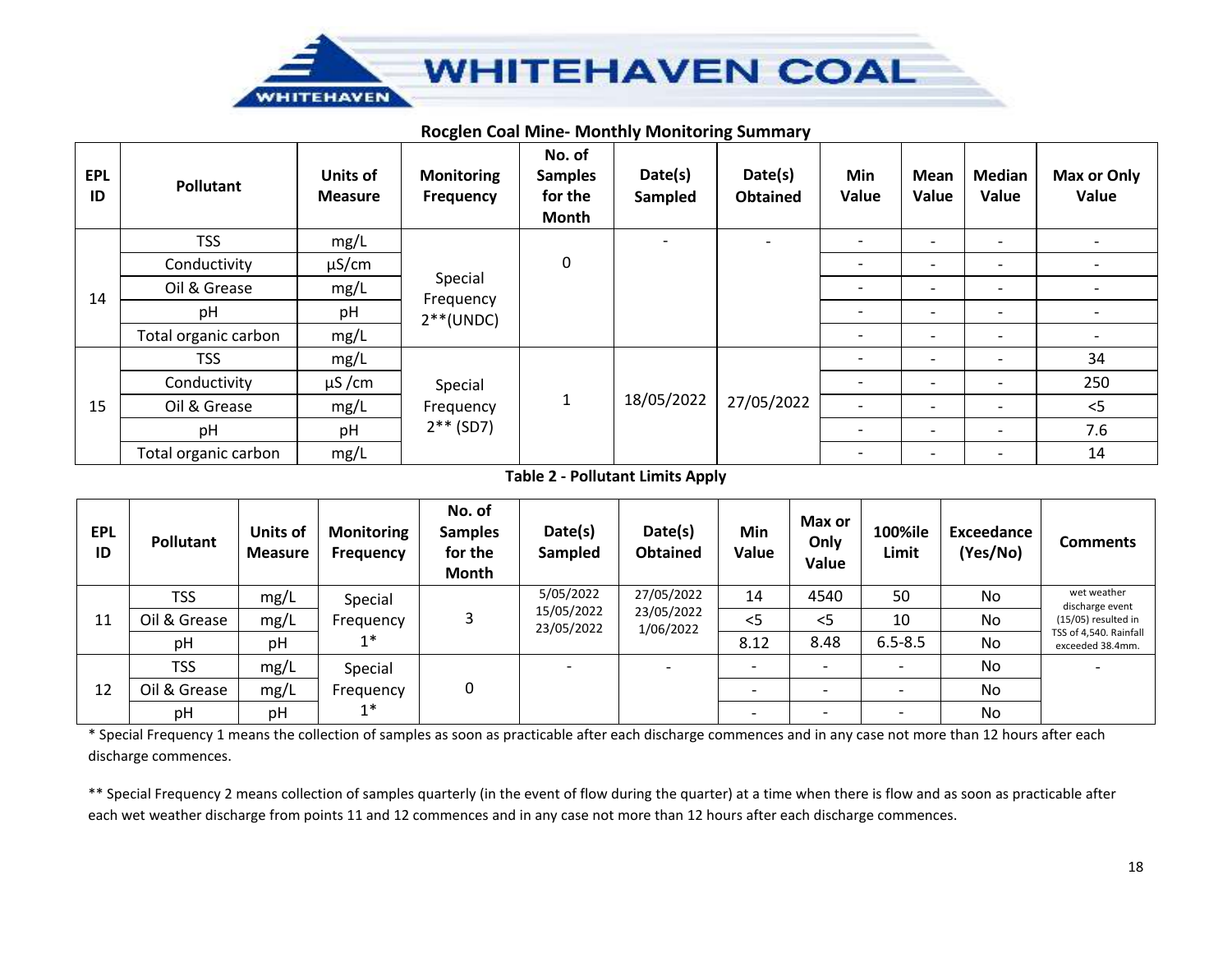

| <b>EPL</b><br>ID | Pollutant    | <b>Units of</b><br><b>Measure</b> | <b>Monitoring</b><br>Frequency | No. of<br><b>Samples for</b><br>the Month | <b>Date</b><br>Sampled | Date<br><b>Obtained</b> | <b>Min Value</b>         | Mean<br>Value | <b>Median</b><br>Value | Max<br>Value/Only<br>Value |
|------------------|--------------|-----------------------------------|--------------------------------|-------------------------------------------|------------------------|-------------------------|--------------------------|---------------|------------------------|----------------------------|
|                  | Aluminium    | mg/L                              |                                |                                           |                        |                         | -                        |               |                        | 109                        |
|                  | Arsenic      | mg/L                              | Yearly                         |                                           |                        |                         | -                        |               |                        | 0.015                      |
| 16               | Bicarbonate  | mg/L                              |                                | $\mathbf{1}$                              | 18/05/2022             | 27/05/2022              | -                        |               |                        | 138                        |
|                  | Chloride     | mg/L                              |                                |                                           |                        |                         | $\overline{\phantom{0}}$ |               |                        | 27                         |
|                  | Iron         | mg/L                              |                                |                                           |                        |                         |                          |               |                        | 81.7                       |
|                  | Manganese    | mg/L                              |                                |                                           |                        |                         | -                        |               |                        | 1.06                       |
|                  | Sodium       | mg/L                              |                                |                                           |                        |                         | -                        |               |                        | 93                         |
|                  | Conductivity | $\mu$ S/cm                        |                                |                                           |                        |                         |                          |               |                        | 590                        |
|                  | Oil & Grease | mg/L                              |                                |                                           |                        |                         |                          |               |                        | < 5                        |
| 16               | pH           | pH                                | Quarterly                      | 1                                         | 18/05/2022             | 27/05/2022              | -                        |               |                        | 8.5                        |
|                  | <b>TOC</b>   | mg/L                              |                                |                                           |                        |                         |                          |               |                        | 3                          |
|                  | <b>TSS</b>   | mg/L                              |                                |                                           |                        |                         | $\overline{\phantom{0}}$ |               |                        | 827                        |

## **Table 3 – Monitoring (Quarterly & Yearly – No Limits apply)**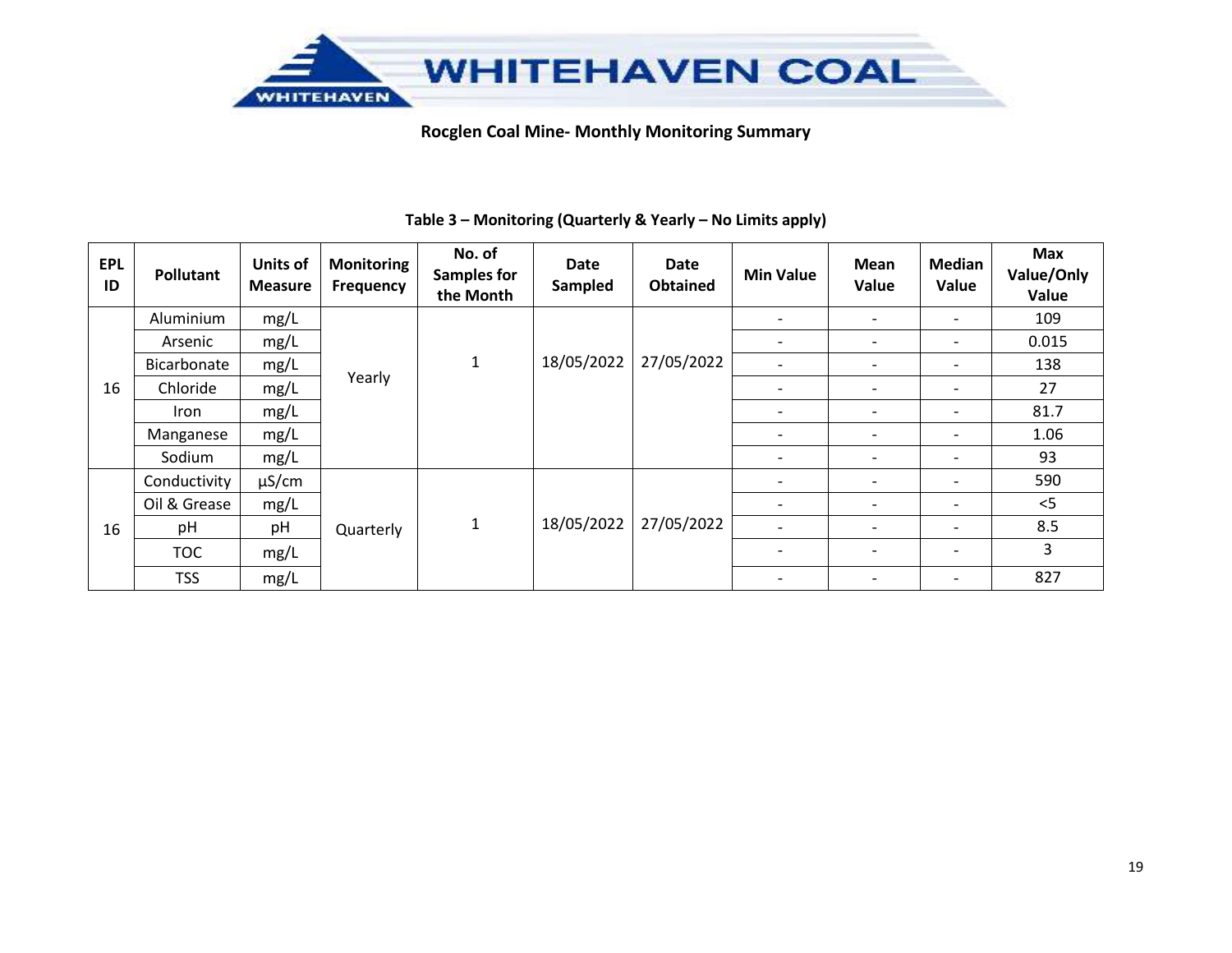

Figure 1 - EPL 12870 Monitoring Locations